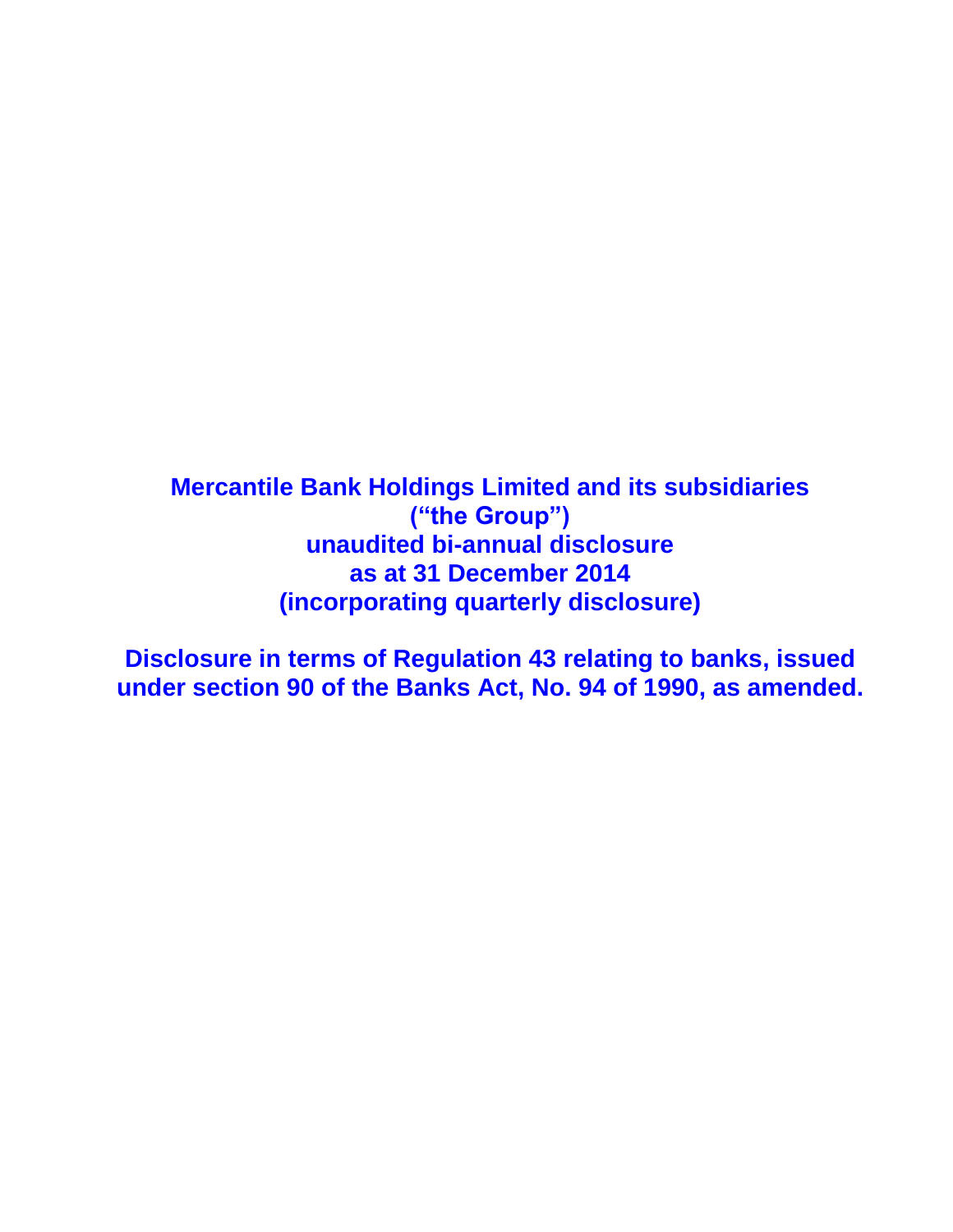#### **1. Basis of compilation**

The following information is compiled in terms of Regulation 43 relating to banks, issued under section 90 of the Banks Act, No.94 of 1990 (as amended) ("the Regulations"), which incorporates the Basel 3 Pillar Three requirements on market discipline.

All disclosures presented below are consistent with those disclosed in terms of International Financial Reporting Standards ("IFRS"), unless otherwise stated. In the main, differences between IFRS and information disclosed in terms of the Regulations relate to the definition of capital and the calculation and measurement thereof.

These disclosures have been prepared in compliance with the Group's disclosure policy.

#### **2. Scope of reporting**

This report covers the consolidated results of Mercantile Bank Holdings Limited and its subsidiaries ("the Group") for the year ending 31 December 2014.

Mercantile Bank Holdings Limited is a registered bank-controlling and investment-holding company. Its 100% holding company is Caixa Geral de Depósitos S.A. ("CGD"), a company registered in Portugal.

The consolidated approach adopted for accounting purposes is consistent with the approach adopted for regulatory purposes. The descriptions and details of the consolidated entities within the Group are as follows:

|                                        | <b>Effective</b> | <b>Nature of</b>                | <b>Fully</b> |
|----------------------------------------|------------------|---------------------------------|--------------|
|                                        | holding          | <b>business</b>                 | consolidated |
|                                        | %                |                                 |              |
| <b>Company name</b>                    |                  |                                 |              |
| <b>Mercantile Bank Limited</b>         | 100              | <b>Banking</b>                  | <b>Yes</b>   |
| Mercantile Insurance Brokers (Pty) Ltd | 100              | Insurance and assurance brokers | <b>Yes</b>   |
| Mercantile Acquiring (Pty) Ltd         | 100              | <b>Property holding</b>         | <b>Yes</b>   |
| Portion 2 of Lot 8 Sandown (Pty) Ltd   | 100              | <b>Property holding</b>         | <b>Yes</b>   |
| Mercantile Rental Finance (Pty) Ltd    | 74.9             | <b>Rental finance</b>           | <b>Yes</b>   |
| <b>Compass Securitisation (RF) Ltd</b> | 74.9             | Securitisation vehicle          | <b>Yes</b>   |

Other than Regulatory capital adequacy requirements, there are currently no restrictions or other major impediments on the transfer of funds or capital within the Group.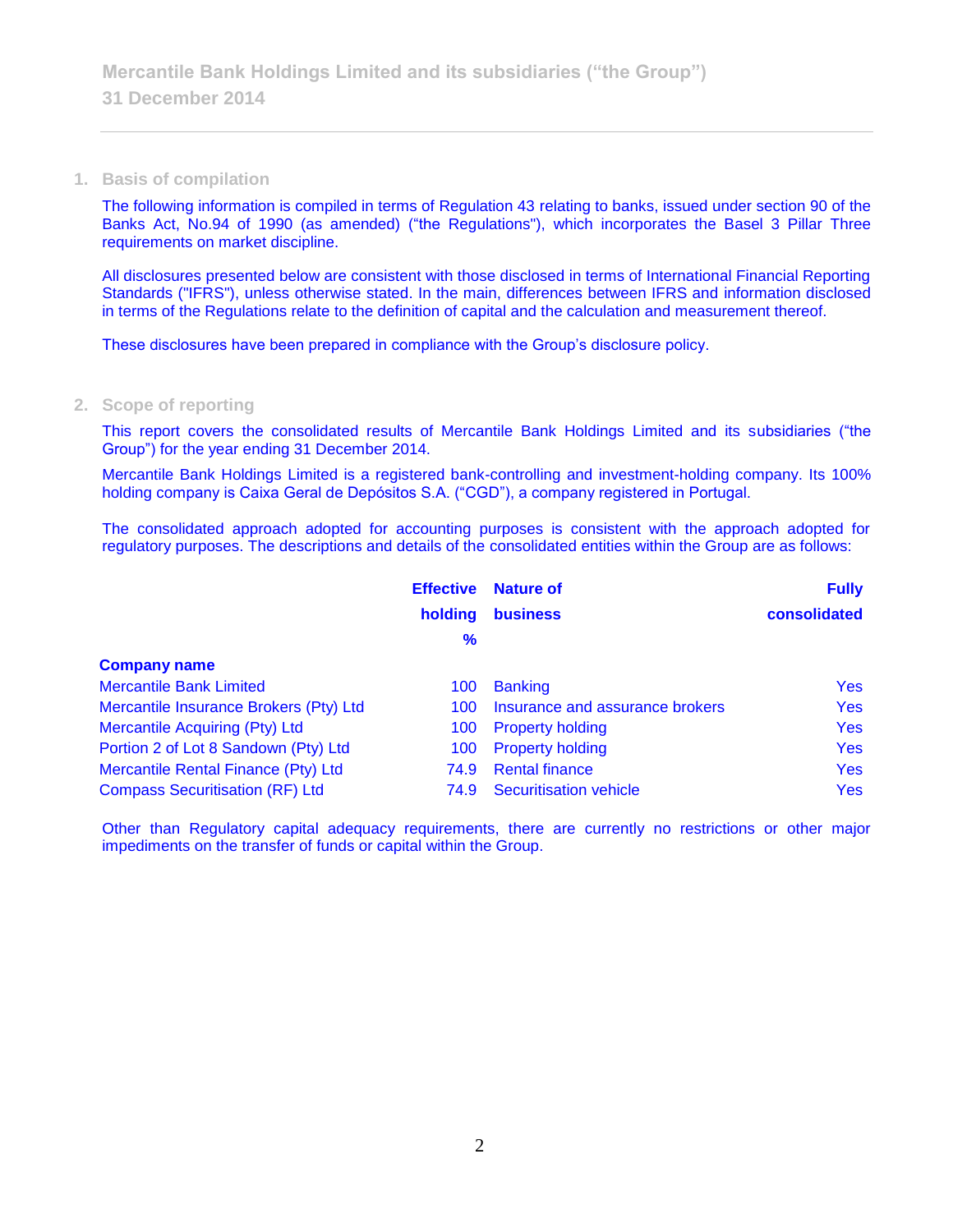**3. Detailed disclosures**

**3.1 Credit risk**

The Group has adopted the standardised approach to determine the capital requirement for credit risk on all portfolios. The Group does not intend to migrate to the internal ratings based approach for credit risk in the short-term.

The Group primarily advances funds to unrated counterparties. In the case of exposures to rated counterparties, the process of risk weighting these exposures is in accordance with the requirements of the Regulations.

**Table 3.1.1 Gross credit risk exposures**  As at 31 December 2014

|                                                           | <b>Gross</b><br>expasure(2) | <b>Risk-weighted</b><br>exposure | <b>Total capital</b><br>required (@<br>$10.0\%$ |
|-----------------------------------------------------------|-----------------------------|----------------------------------|-------------------------------------------------|
|                                                           | <b>R'000</b>                | R'000                            | R'000                                           |
| <b>Portfolios</b>                                         |                             |                                  |                                                 |
| Corporate $(1)$                                           | 1 570 885                   | 1464010                          | 146 401                                         |
| <b>SME Corporate (3)</b>                                  | 3 149 264                   | 2621212                          | 262 121                                         |
| <b>Public Sector Entities (3)</b>                         | 67846                       | 34 349                           | 3 4 3 5                                         |
| <b>Sovereigns (Treasury bills &amp; Government Stock)</b> | 384 439                     |                                  |                                                 |
| <b>Banks</b> $(1)$                                        | 585 044                     | 220 274                          | 22 0 27                                         |
| <b>Retail</b>                                             | 3 489 653                   | 2 144 410                        | 214 441                                         |
| -Residential mortgage advances                            | 1 0 3 2 8 2 5               | 419 378                          | 41 938                                          |
| -Retail revolving credit (Overdrafts & credit cards)      | 44 156                      | 13 0 27                          | 1 3 0 3                                         |
| -SME retail (3)                                           | 2 2 5 3 0 0 5               | 1 604 695                        | 160 470                                         |
| -Retail – other $(3)$                                     | 159 667                     | 107 310                          | 10731                                           |
| <b>Total</b>                                              | 9 247 131                   | 6 484 255                        | 648 425                                         |

(1) Included in 'Corporate' and 'Banks' exposures are money market funds of R662 million and R379 million, respectively.

(2) Gross exposure includes the total on-balance sheet, off-balance sheet and derivative fair values as well as the derivative risk factor.

(3) Included in the above are securitised rental assets to the value of R290 million held in Compass Securitisation (RF) Ltd, which is consolidated for Group purposes.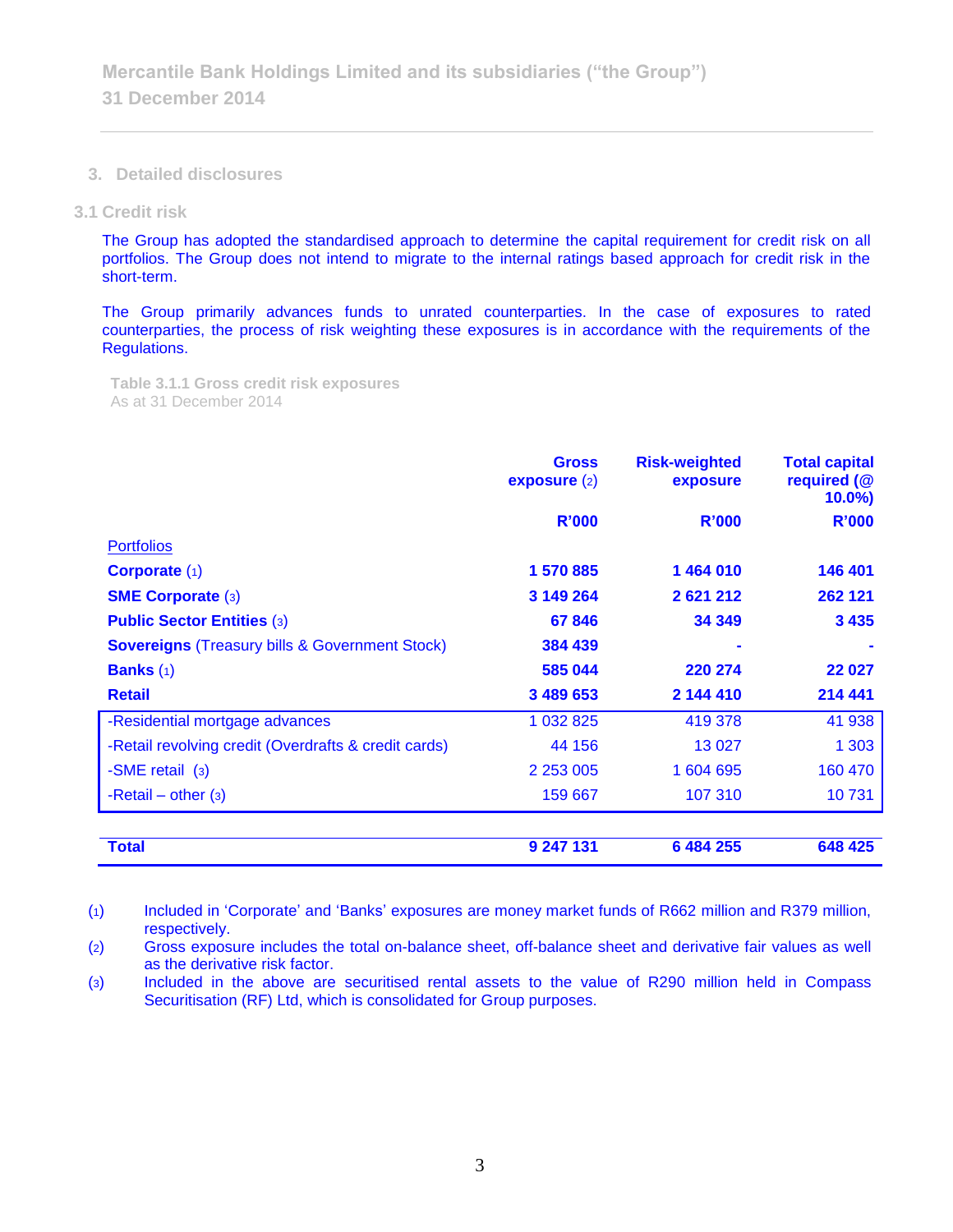|                                 |                                        | <b>Credit exposure</b>   |  |
|---------------------------------|----------------------------------------|--------------------------|--|
| exposure after<br>set off $(2)$ | <b>Credit risk</b><br>mitigation $(4)$ | after risk<br>mitigation |  |
| <b>R'000</b>                    | <b>R'000</b>                           | <b>R'000</b>             |  |
|                                 |                                        |                          |  |
| 1 570 885                       | 1718                                   | 1 569 167                |  |
| 3 149 264                       | 139 233                                | 3 010 031                |  |
| 67846                           |                                        | 67846                    |  |
| 384 439                         |                                        | 384 439                  |  |
| 585 044                         |                                        | 585 044                  |  |
| 3 489 653                       | 71 196                                 | 3 418 457                |  |
| 1 032 825                       | 9624                                   | 1 023 201                |  |
| 44 156                          |                                        | 44 156                   |  |
| 2 2 5 3 0 0 5                   | 50 427                                 | 2 202 578                |  |
| 159 667                         | 11 1 45                                | 148 522                  |  |
|                                 |                                        |                          |  |

**Table 3.1.2 Aggregate credit exposure after set off but before and after credit mitigation techniques** As at 31 December 2014

| <b>Total</b> | 9 247 131 | 212 147 | 9 034 984 |
|--------------|-----------|---------|-----------|
|              |           |         |           |

(1) Included in 'Corporate' and 'Banks' exposures are money market funds of R662 million and R379 million, respectively.

(2) Gross exposure includes the total on-balance sheet, off-balance sheet and derivative fair values as well as the derivative risk factor.

(3) Included in the above are securitised rental assets to the value of R290 million held in Compass Securitisation (RF) Ltd, which is consolidated for Group purposes.

(4) Only inward bank guarantees and eligible pledged investments and/or liquid funds are taken into account as credit risk mitigation. Inward guarantees are mainly received from CGD. Other forms of credit risk mitigation are non-qualifying collateral items in terms of the Regulations and are commented on below.

The Group uses on- and off-balance sheet netting to restrict its exposure to credit losses. When a client maintains both debit and credit balances with the Group and the Group enters into a netting agreement in respect of the relevant loans and deposits with the said counterparty, the Group may regard the exposure as a collateralised exposure in accordance with Regulation 23 of the Regulations. As at 31 December 2014, the Group did not recognise any netting arrangements to reduce its credit risk exposures for capital adequacy requirements.

**Policies and processes for collateral valuation and management**

Dependent upon the risk profile of the customer and their track record/payment history, and the risk inherent in the product offering, varying types and levels of security are taken to reduce credit-related risks. These include, inter alia, pledges of investments, mortgage and notarial bonds, guarantees and cession of debtors. Various levels of security value are attached to the different categories of security taken. The value of the security is reviewed regularly and the Group does not have any material concentration risk in respect of collateral used to reduce credit risk. Clean or unsecured lending will only be considered for financially strong borrowers.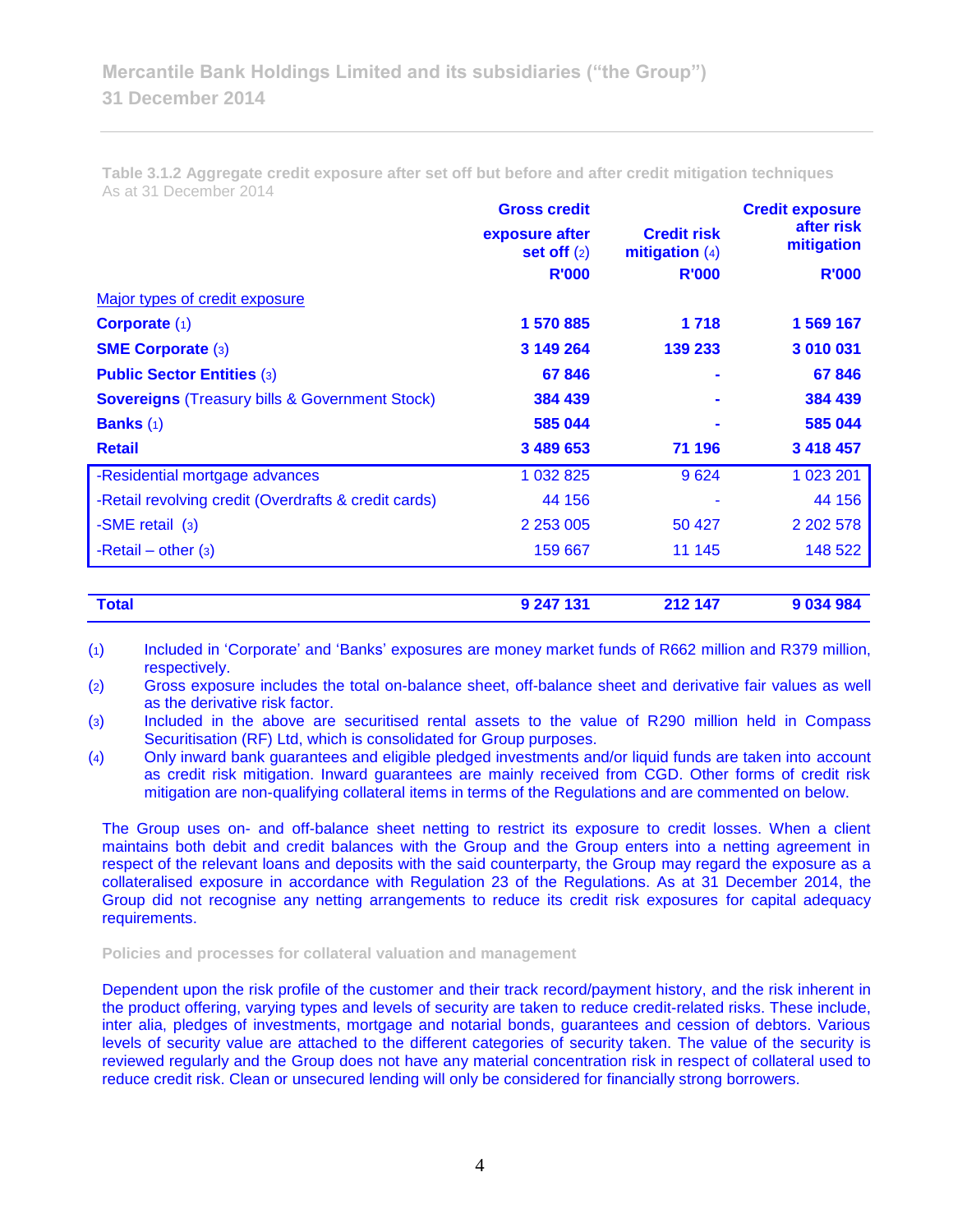## **Table 3.1.3 Geographical distribution of credit exposure** As at 31 December 2014

|                              | <b>On balance</b><br>sheet exposure<br><b>R'000</b> | <b>Off balance</b><br>sheet exposure<br><b>R'000</b> | <b>Derivative</b><br><b>instruments</b><br><b>R'000</b> | <b>Total</b><br><b>R'000</b> |
|------------------------------|-----------------------------------------------------|------------------------------------------------------|---------------------------------------------------------|------------------------------|
| <b>Geographical area</b>     |                                                     |                                                      |                                                         |                              |
| <b>South Africa</b>          | 7 471 506                                           | 1 471 673                                            | 6725                                                    | 8 949 904                    |
| Other                        | 297 227                                             |                                                      |                                                         | 297 227                      |
| - Africa (excl South Africa) | 71 733                                              |                                                      |                                                         | 71 733                       |
| - Asia                       | 183                                                 |                                                      |                                                         | 183                          |
| - Australia                  | 2 1 4 3                                             |                                                      |                                                         | 2 1 4 3                      |
| - Europe                     | 109 015                                             |                                                      |                                                         | 109 015                      |
| - North America              | 114 153                                             |                                                      |                                                         | 114 153                      |
| <b>Total</b>                 | 7768733                                             | 1 471 673                                            | 6725                                                    | 9 247 131                    |

**Table 3.1.4 Analyses of credit exposure based on industry sector** As at 31 December 2014

|                                     | <b>On balance</b> | <b>Off balance</b> | <b>Derivative</b>  |               |
|-------------------------------------|-------------------|--------------------|--------------------|---------------|
|                                     | sheet exposure    | sheet exposure     | <b>instruments</b> | <b>Total</b>  |
|                                     | <b>R'000</b>      | <b>R'000</b>       | <b>R'000</b>       | <b>R'000</b>  |
| <b>Industry sector</b>              |                   |                    |                    |               |
| Agriculture, hunting, forestry      |                   |                    |                    |               |
| and fishing                         | 171 821           | 33 175             | 136                | 205 132       |
| Mining and quarrying                | 300 938           | 101 578            |                    | 402 516       |
| <b>Manufacturing</b>                | 740 429           | 235 898            | 355                | 976 682       |
| Electricity, gas and water supply   | 52 096            | 3 3 7 9            | 19                 | 55 494        |
| Construction                        | 222 344           | 67 954             | 102                | 290 400       |
| Wholesale and retail trade,         |                   |                    |                    |               |
| repair of specified items, hotels   |                   |                    |                    |               |
| and restaurants                     | 1 102 328         | 353 680            | 892                | 1456900       |
| Transport, storage and              |                   |                    |                    |               |
| communication                       | 93 512            | 20 153             |                    | 113 665       |
| <b>Financial intermediation and</b> |                   |                    |                    |               |
| insurance                           | 2 129 945         | 125 896            | 4 3 8 9            | 2 2 6 2 2 3 0 |
| <b>Real estate</b>                  | 1 364 559         | 205 258            | 5                  | 1 569 822     |
| <b>Business services</b>            | 533 430           | 102 615            | 379                | 636 424       |
| Community, social and personal      |                   |                    |                    |               |
| services                            | 211 135           | 37 692             | 447                | 249 274       |
| <b>Private households</b>           | 333 234           | 67451              |                    | 400 685       |
| <b>Other</b>                        | 512 962           | 116 944            | 1                  | 629 907       |
|                                     |                   |                    |                    |               |
| Total                               | 7768733           | 1 471 673          | 6725               | 9 247 131     |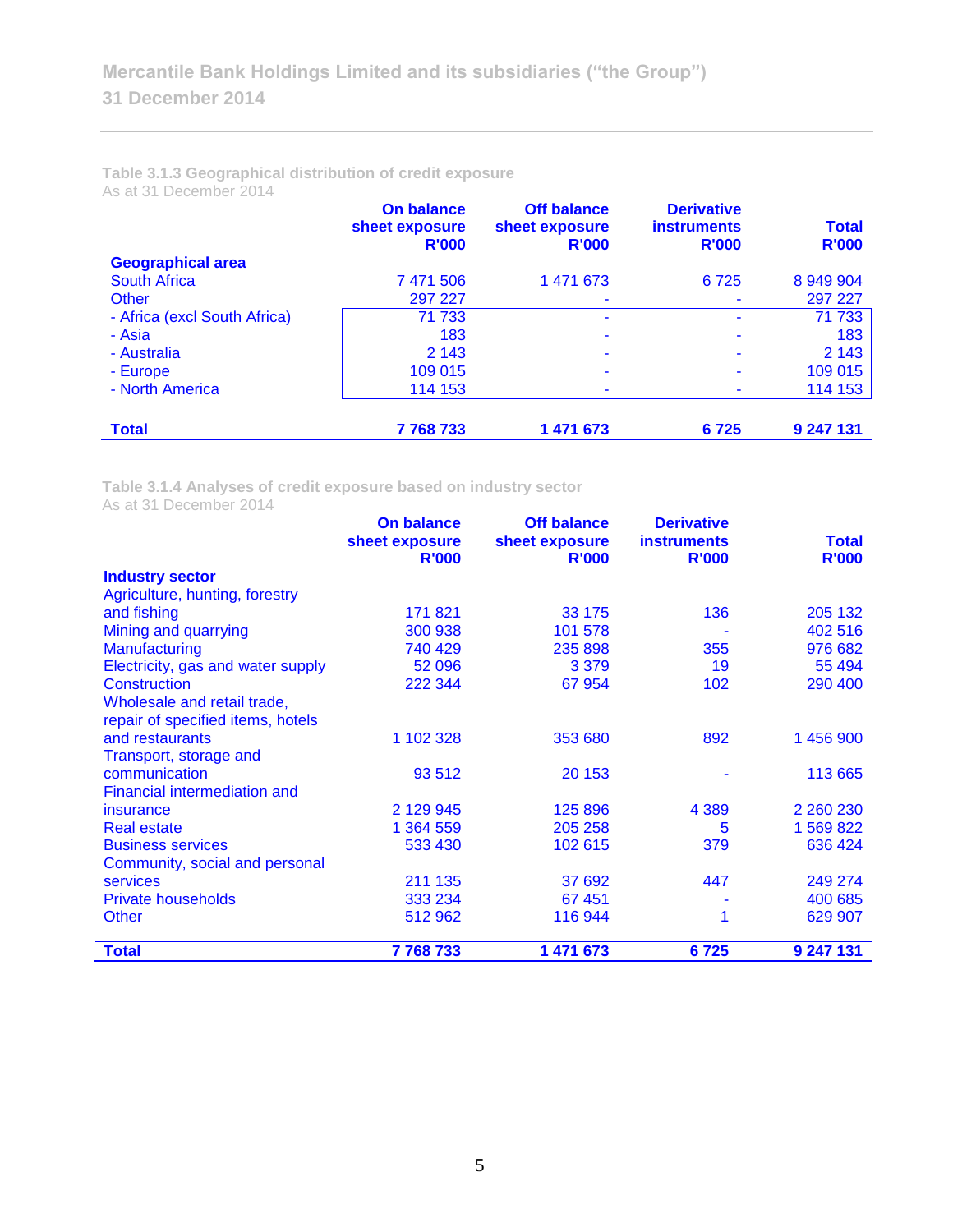**Table 3.1.5 Derivatives exposing the bank to counterparty credit risk**  As at 31 December 2014

| <b>Counterparty credit risk</b>        | <b>Total derivative</b><br><b>instruments</b><br><b>R'000</b> | <b>Maximum</b><br>counterparty<br>credit<br>exposure<br><b>R'000</b> |
|----------------------------------------|---------------------------------------------------------------|----------------------------------------------------------------------|
| <b>Total Notional Principal amount</b> | 66 419                                                        | 73 061                                                               |
| Gross replacement cost                 | 6 0 61                                                        | 10 546                                                               |
| Net replacement cost                   | 6 0 61                                                        | 10 546                                                               |
| Gross potential future exposure add-on | 664                                                           | 731                                                                  |
| Net potential future exposure add-on   | 664                                                           | 731                                                                  |
| Adjusted exposure amount               | 6725                                                          | 11 277                                                               |
| <b>Standardised CVA</b>                | 1943                                                          | 2015                                                                 |
| Risk weighted exposure                 | 5894                                                          | 8 2 1 7                                                              |

Derivative exposures are only entered into with Mercantile clients of sound financial standing.

These derivative risks are taken on a back-to-back basis with the five major banks in South Africa. No concentration risk exists and no additional capital has been allocated.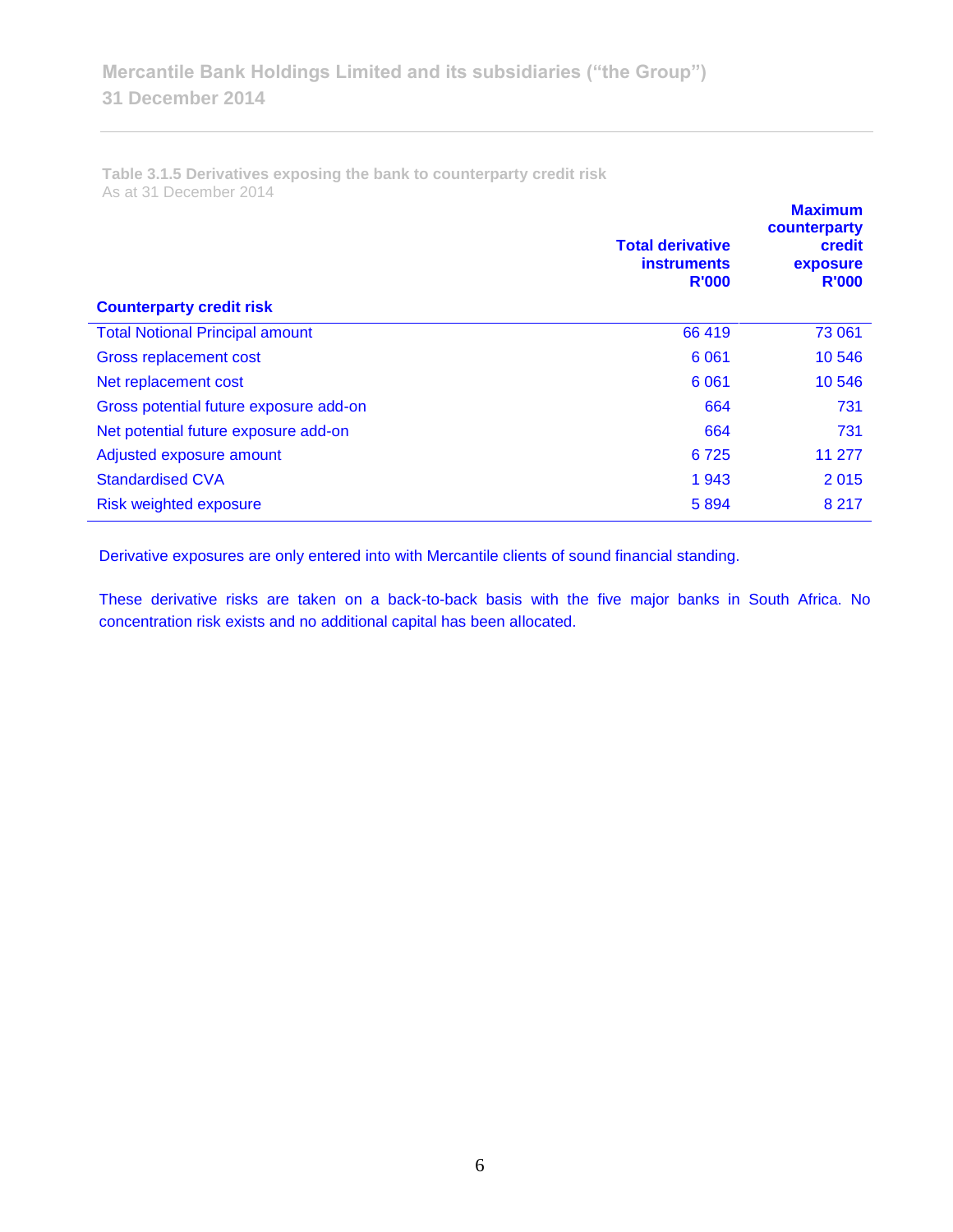**Table 3.1.6 Daily average gross credit exposure**  For the year ended 31 December 2014

|                                                                   | <b>Average gross</b><br>credit<br>exposure |
|-------------------------------------------------------------------|--------------------------------------------|
|                                                                   | <b>R'000</b>                               |
| Summary of on-balance sheet and off-balance sheet credit exposure |                                            |
| <b>Asset class</b>                                                |                                            |
| <b>Liquid assets</b>                                              | 1965261                                    |
| Cash and cash equivalents - Rand denominated                      | 1 280 165                                  |
| Cash and cash equivalents - Foreign currency denominated          | 254 920                                    |
| <b>Negotiable securities</b>                                      | 430 176                                    |
| <b>Gross loans and other advances</b>                             | 5 841 321                                  |
| <b>Current accounts</b>                                           | 1 392 035                                  |
| <b>Credit cards</b>                                               | 18 602                                     |
| Mortgage loans                                                    | 2 290 673                                  |
| Instalment sales and leases                                       | 768 364                                    |
| Other advances                                                    | 1 371 647                                  |
| <b>Gross other assets</b>                                         | 14 684                                     |
| <b>Investments</b>                                                | 6 1 8 4                                    |
| <b>Derivative financial assets</b>                                | 8 500                                      |
| <b>On-balance sheet exposure</b>                                  | 7821266                                    |
|                                                                   |                                            |
| <b>Guarantees</b>                                                 | 467 449                                    |
| Letters of credit                                                 | 33 241                                     |
| <b>Committed undrawn facilities</b>                               | 381 596                                    |
| Revocable overdraft facilities                                    | 593 304                                    |
| <b>Operating lease commitment</b>                                 | 10865                                      |
| <b>Off-balance sheet exposure</b>                                 | 1 486 455                                  |
| <b>Total gross credit exposure</b>                                | 9 307 721                                  |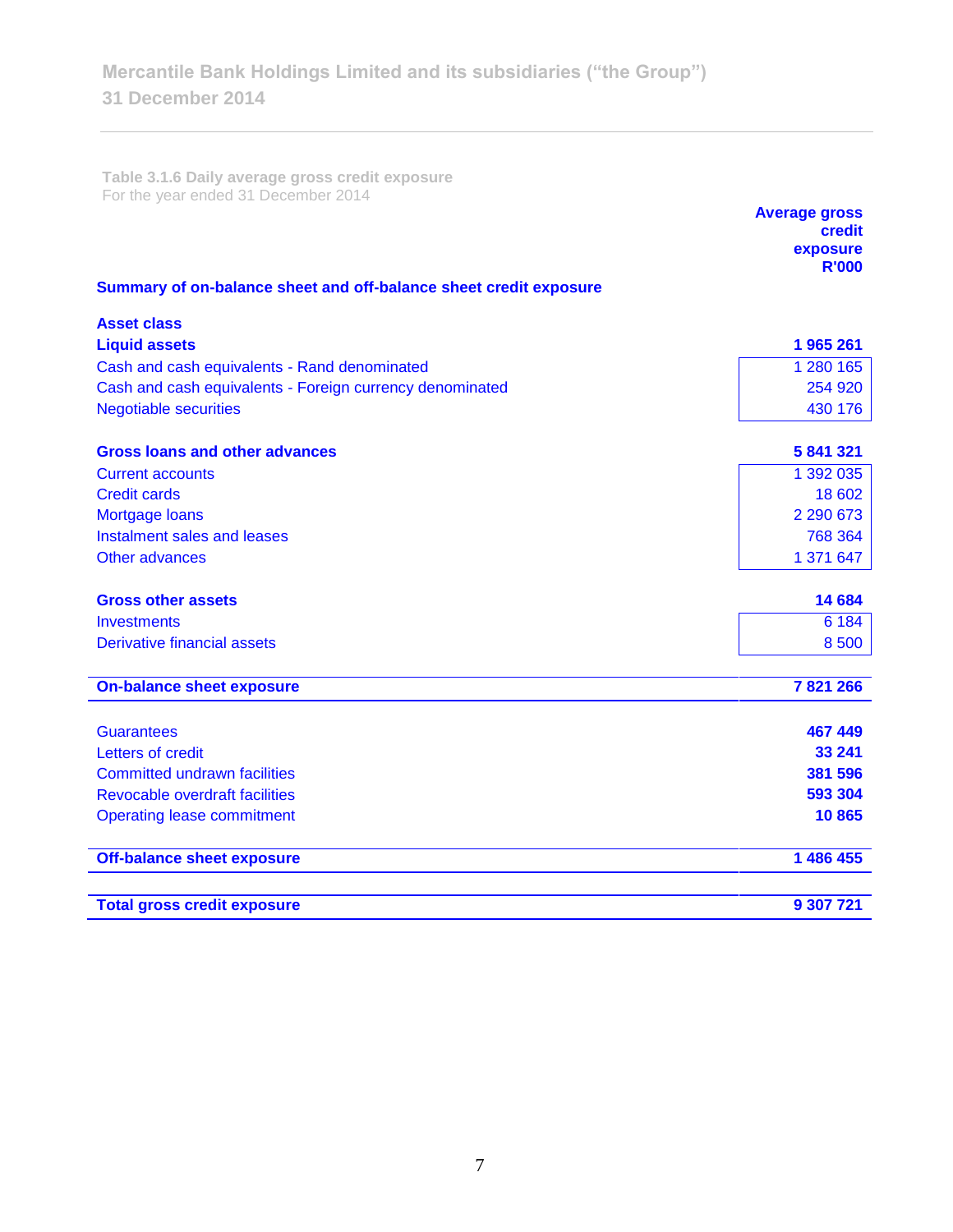**Table 3.1.7 Impairments of loans and advances per geographical area**  As at 31 December 2014

## **Impaired and past due loans and advances by geographical area**

|                                          | <b>South</b><br><b>Africa</b><br><b>Gross amount</b><br>R'000 | <b>Other</b><br><b>Gross amount</b><br>R'000 |
|------------------------------------------|---------------------------------------------------------------|----------------------------------------------|
| Individually impaired loans and advances | 210 079                                                       |                                              |
| <b>Impairments for credit losses</b>     |                                                               |                                              |
| Portfolio impairments                    | 11 727                                                        |                                              |
| <b>Specific impairments</b>              | 27 998                                                        |                                              |
|                                          | 39 7 25                                                       |                                              |
|                                          |                                                               |                                              |

#### **Past due loans and advances**

**Category age analysis of loans and advances that are past due but not individually impaired** 

| Past due for:       | $1 - 30$ days<br><b>R'000</b> | $31 - 60$ days<br><b>R'000</b> | 61 -90 days<br><b>R'000</b> | I otal<br>gross<br>amount<br><b>R'000</b> |
|---------------------|-------------------------------|--------------------------------|-----------------------------|-------------------------------------------|
| <b>South Africa</b> | 20 530                        | 3 1 3 9                        | 2051                        | 25 7 20                                   |
| <b>Other</b>        | $\blacksquare$                | $\overline{\phantom{a}}$       | $\blacksquare$              | $\blacksquare$                            |

**Total** 

A financial asset is past due when the counterparty has failed to make a payment that is contractually due; this is based on appropriate rules and assumptions per product type. An impairment loss is recognised if there is objective evidence that a financial asset or group of financial assets is impaired. Impaired exposure relates to assets that are individually determined to be impaired at reporting date.

**Table 3.1.8 Reconciliation of changes in specific and portfolio impairments**  For the year ended 31 December 2014

## **Impairments for credit losses**

| <b>Reconciliation of credit impairment balances</b> | <b>Portfolio</b><br><b>impairment</b><br>R'000 | <b>Specific</b><br>impairment<br>R'000 | <b>Total</b><br><b>R'000</b> |
|-----------------------------------------------------|------------------------------------------------|----------------------------------------|------------------------------|
| Credit impairments: balance at the beginning        |                                                |                                        |                              |
| of the year                                         | 7 5 5 5                                        | 33 192                                 | 40747                        |
| <b>Movements for the year</b>                       |                                                |                                        |                              |
| <b>Credit losses written-off</b>                    | $\blacksquare$                                 | (31 797)                               | (31797)                      |
| Net impairments raised                              | 4 1 7 2                                        | 26 603                                 | 30 7 7 5                     |
| Credit impairments: balance at the end of the       |                                                |                                        |                              |
| year                                                | 11 727                                         | 27 998                                 | 39 7 25                      |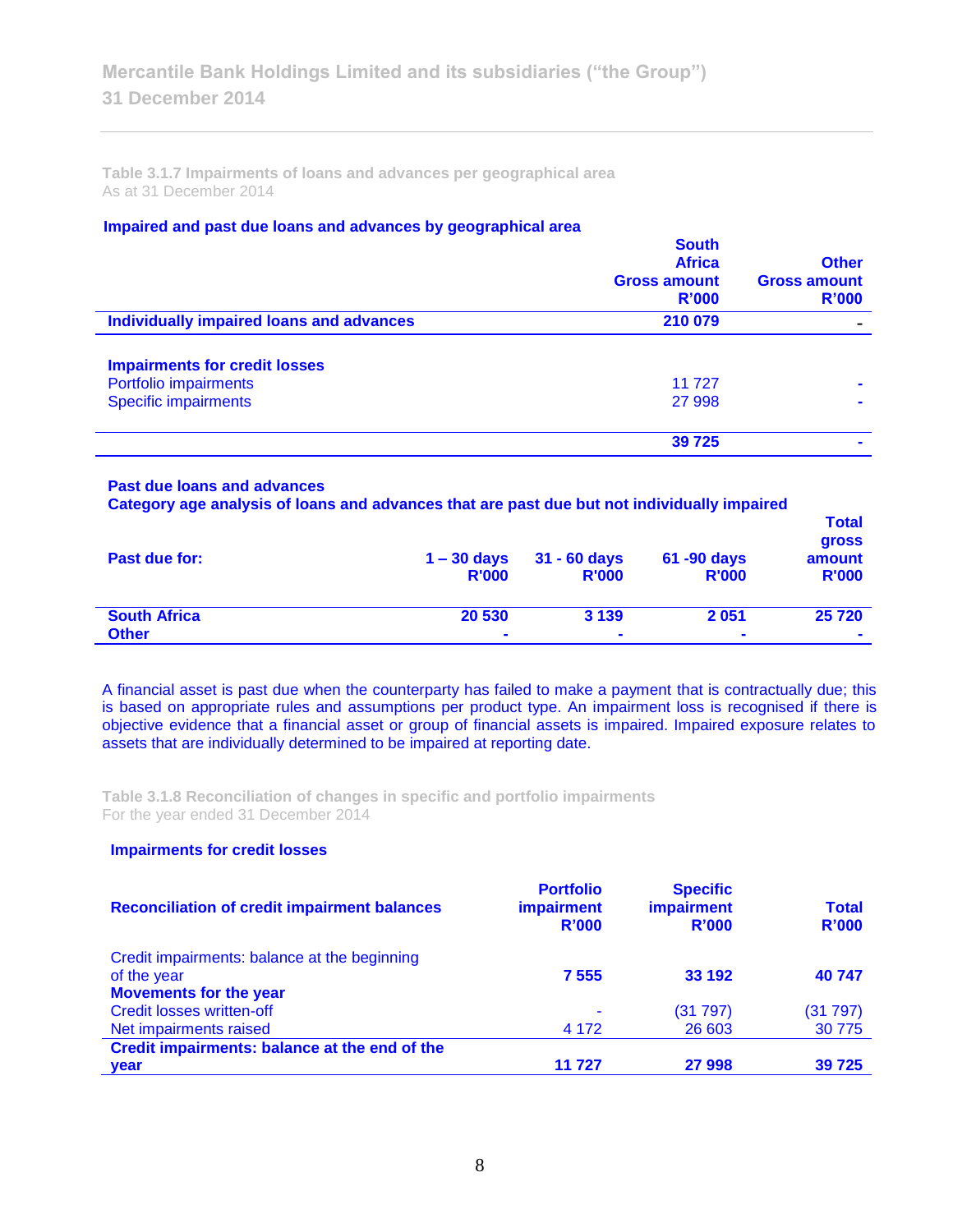**Table 3.1.9 Write-offs and recoveries reflected in the statement of comprehensive income** For the year ended 31 December 2014

|                                                                                              | <b>South Africa</b><br>R'000 |
|----------------------------------------------------------------------------------------------|------------------------------|
| Net charge for credit losses in statement of comprehensive income<br>Movements for the year: |                              |
| <b>Bad debts recovered</b>                                                                   | 4 2 4 6                      |
| Net impairments raised                                                                       | (30775)                      |
| Amounts directly written off to other comprehensive income                                   | (7500)                       |
| <b>Net charge for credit losses</b>                                                          | (34 029)                     |

**Table 3.1.10 Credit portfolio maturity analysis** As at 31 December 2014

|                                                             | <b>Cash and</b><br>cash<br>equivalents<br>and current<br>accounts(1)<br><b>R'000</b> | <b>Credit</b><br>cards<br><b>R'000</b> | <b>Mortgage</b><br><b>loans</b><br><b>R'000</b> | <b>Instalment</b><br>sales and<br><b>leases</b><br><b>R'000</b> | <b>Other</b><br>advances<br>(2)<br><b>R'000</b> | <b>Negotiable</b><br><b>securities</b><br><b>R'000</b> | <b>Total</b><br><b>Advances</b><br><b>R'000</b> |
|-------------------------------------------------------------|--------------------------------------------------------------------------------------|----------------------------------------|-------------------------------------------------|-----------------------------------------------------------------|-------------------------------------------------|--------------------------------------------------------|-------------------------------------------------|
| <b>Maturing up</b>                                          |                                                                                      |                                        |                                                 |                                                                 |                                                 |                                                        |                                                 |
| to one month<br><b>Maturing</b><br>between one<br>and three | 2 451 643                                                                            | 17942                                  |                                                 | 3418                                                            | 38 537                                          | $\sim$                                                 | 2 511 540                                       |
| months<br><b>Maturing</b><br>between<br>three and six       |                                                                                      |                                        | 31                                              | 1821                                                            | 2 3 2 4                                         | 215 074                                                | 219 250                                         |
| months<br><b>Maturing</b><br>between six<br>months and      | 69 50 6                                                                              |                                        | 46                                              | 7 2 2 4                                                         | 8 2 7 5                                         | 29 29 9                                                | 114 350                                         |
| one year<br><b>Maturing after</b>                           |                                                                                      |                                        | 219 225                                         | 32 833                                                          | 36 866                                          | 22 9 25                                                | 311 849                                         |
| one year                                                    |                                                                                      | ٠                                      | 2 2 3 6 4 8 8                                   | 777 336                                                         | 1 555 078                                       | 173 469                                                | 4742371                                         |
|                                                             | 2 5 21 14 9                                                                          | 17942                                  | 2 455 790                                       | 822 632                                                         | 1641080                                         | 440 767                                                | 7899360                                         |

(1) "Cash and cash equivalents" includes money market funds, Rand-denominated domestic bank balances and foreign currency-denominated bank balances.

(2) "Other advances" includes medium-term and structured loans.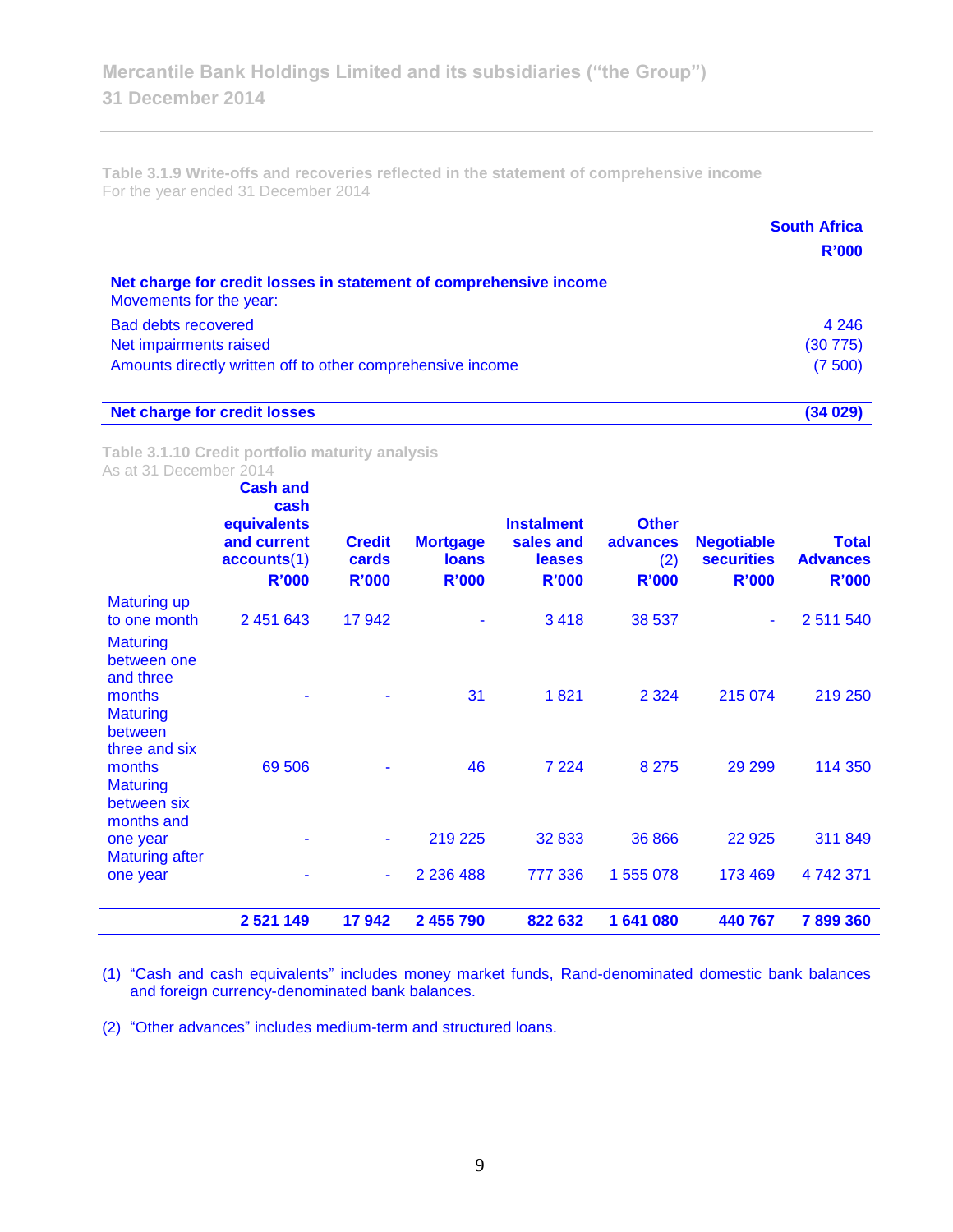#### **3.2 Operational risk**

The Group currently holds R118.7 million in operational risk capital in terms of the standardised approach for the calculation of capital (based on a capital requirement of 10.0%).

**3.3 Market risk**

The portfolios that are subject to market risk are foreign exchange and interest rate contracts for which the Group currently holds R27.1 million in market risk capital in terms of the standardised approach for the calculation of capital (based on a capital requirement of 10.0%).

**3.4 Equity positions**

Investments consist of unlisted equity investments and these have been designated either as available-for-sale or at fair value through profit and loss.

**Table 3.4.1 Equity investments** As at 31 December 2014

|                                       | <b>Type</b>   | <b>Carrying</b><br>amount<br><b>R'000</b> | <b>Fair value</b><br><b>R'000</b> | <b>Capital</b><br>requirement (@<br>$10.0\%$<br><b>R'000</b> |
|---------------------------------------|---------------|-------------------------------------------|-----------------------------------|--------------------------------------------------------------|
| <b>Investments</b><br><b>Unlisted</b> | <b>Shares</b> | 6 3 8 8                                   | 6 3 8 8                           | 639                                                          |
|                                       |               | 6 3 8 8                                   | 6 3 8 8                           | 639                                                          |

**Table 3.4.2 Realised and unrealised gains on equity investments** For the year ended 31 December 2014

| Realised gains and losses in profit and loss for the year                                         | <b>Total</b><br><b>R'000</b> |
|---------------------------------------------------------------------------------------------------|------------------------------|
| Unrealised cumulative gains and losses recognised directly in equity<br>Listed<br><b>Unlisted</b> | 33<br>6 1 5 1                |
|                                                                                                   | 6 184                        |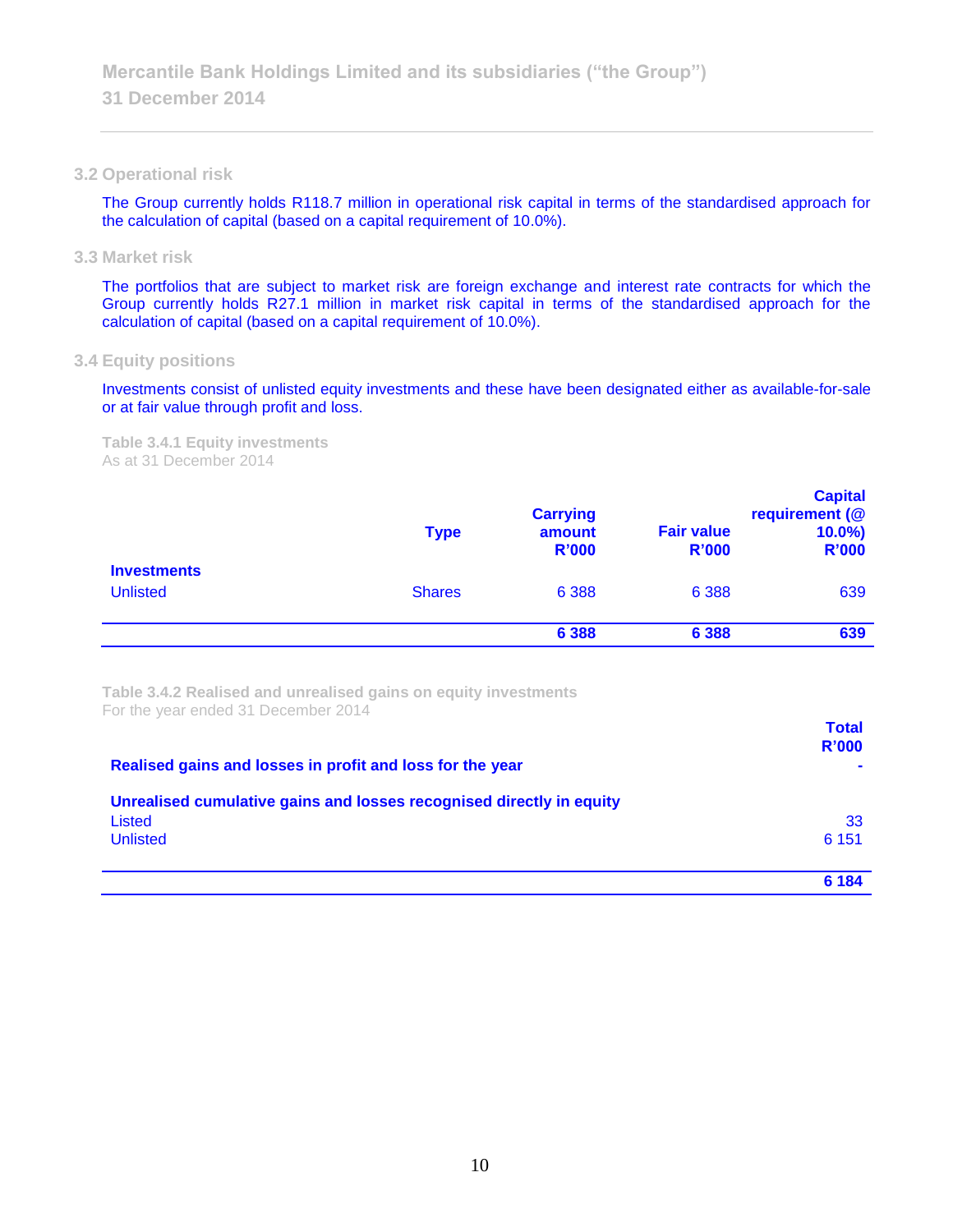#### **3.5 Liquidity risk**

The table below summarises assets and liabilities of the Group into relevant maturity groupings, based on the remaining period to contractual maturity at reporting date:

**Table 3.5 Liquidity maturity analyses** As at 31 December 2014

|                                          | <b>Assets</b><br>R'000 | <b>Liabilities</b><br>R'000 | <b>Total</b><br>mismatch<br>R'000 |
|------------------------------------------|------------------------|-----------------------------|-----------------------------------|
| Maturing up to one month                 | 2 992 494              | 3 823 686                   | (831 192)                         |
| Maturing between one and three months    | 221 542                | 800 026                     | (578484)                          |
| Maturing between three and six months    | 115 054                | 288 705                     | (173651)                          |
| Maturing between six months and one year | 312 005                | 389 355                     | (77350)                           |
| Maturing after one year                  | 4 742 439              | 1 458 559                   | 3 283 880                         |
| Non-contractual                          | 384 128                | 107 420                     | 276 708                           |
|                                          | 8767662                | 6 867 751                   | 1899911                           |

## **3.6 Interest rate risk**

**Interest rate sensitivity analyses**

For regulatory purposes, the assessment and measurement of interest rate risk is based on the accumulated impact of interest rate sensitive instruments resulting from a parallel movement of plus or minus 200 basis points on the yield curve.

In addition, the impact on equity and profit and loss resulting from a change in interest rates is calculated monthly based on management's forecast of the most likely change in interest rates.

The table below reflects the Group's annual net interest income sensitivity for a 200 basis point increase or decrease in interest rates, while all other variables remain constant. The impact is mainly attributable to the Group's exposure to interest rates on its capital position and lending and deposits in the banking book.

**Table 3.6 Net interest income sensitivity** As at 31 December 2014

|                                                     | Impact on<br>economic<br>value of equity<br><b>R'000</b> | Impact on net<br>interest income<br>for twelve<br>months<br><b>R'000</b> |
|-----------------------------------------------------|----------------------------------------------------------|--------------------------------------------------------------------------|
| Net interest income sensitivity of a parallel shock |                                                          |                                                                          |
| Interest rate increase (200bps increase)            | 32 492                                                   | 32 492                                                                   |
| Interest rate decrease (200bps decrease)            | (53363)                                                  | (53 363)                                                                 |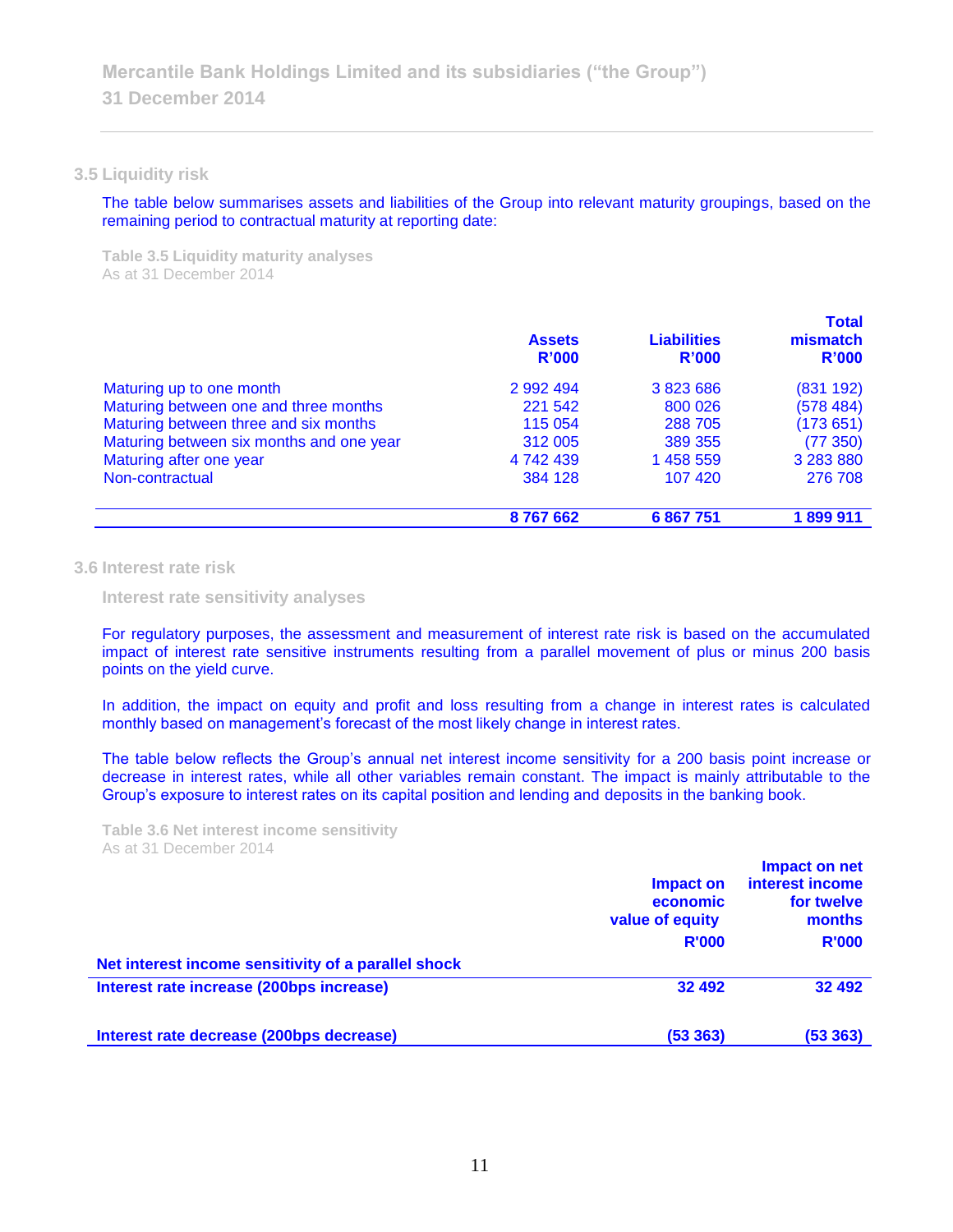# **3.7 Capital management**

**Table 3.7.1 Capital structure and regulatory capital adequacy** As at 31 December 2014

|                                                                                                         | <b>Mercantile Bank</b><br><b>Holdings</b><br><b>Limited</b><br><b>Group</b> | <b>Mercantile</b><br><b>Bank</b><br><b>Limited</b><br><b>Company</b> |
|---------------------------------------------------------------------------------------------------------|-----------------------------------------------------------------------------|----------------------------------------------------------------------|
|                                                                                                         | <b>R'000</b>                                                                | <b>R'000</b>                                                         |
| Common equity tier 1 capital and reserve funds attributable to<br>common shareholder:                   |                                                                             |                                                                      |
| <b>Paid up capital</b>                                                                                  | 1 207 270                                                                   | 1 483 300                                                            |
| <b>Ordinary shares</b>                                                                                  | 36 140                                                                      | 124 969                                                              |
| Share premium                                                                                           | 1 171 130                                                                   | 1 358 331                                                            |
| <b>Qualifying retained profits</b>                                                                      | 518 094                                                                     | 311 188                                                              |
| <b>Retained earnings</b>                                                                                | 576 116                                                                     | 372 080                                                              |
| Less: unappropriated profits                                                                            | (58022)                                                                     | (60 892)                                                             |
| Accumulated other comprehensive income and reserves                                                     | 118 594                                                                     | 60 199                                                               |
| Unrealised gains and losses on available for sale items                                                 | 4 6 3 6                                                                     | 55 353                                                               |
| <b>Actuarial reserve</b>                                                                                | (7454)                                                                      | (7454)                                                               |
| <b>Property revaluation reserve</b>                                                                     | 110 146                                                                     | 69                                                                   |
| <b>General reserve</b>                                                                                  | 7 4 7 8                                                                     | 12 2 31                                                              |
| Other capital reserve funds                                                                             | 3788                                                                        |                                                                      |
| Minority interest recognised in common equity tier 1 capital                                            |                                                                             |                                                                      |
| and reserve funds                                                                                       | (2070)                                                                      |                                                                      |
| Total common equity tier 1 capital and unimpaired reserve                                               |                                                                             |                                                                      |
| funds prior to regulatory adjustment                                                                    | 1841888                                                                     | 1854687                                                              |
| Total of specified adjustments to and deductions from<br>common equity tier 1 capital and reserve funds | (146614)                                                                    | (146614)                                                             |
| Intangible assets                                                                                       | (146614)                                                                    | (146614)                                                             |
|                                                                                                         |                                                                             |                                                                      |
| Total common equity tier 1 capital and unimpaired reserve                                               |                                                                             |                                                                      |
| funds post regulatory adjustment                                                                        | 1 695 274                                                                   | 1708073                                                              |
| <b>Total Additional Tier 1 capital and reserve funds:</b>                                               |                                                                             |                                                                      |
| Additional Tier 1 capital and reserve funds                                                             |                                                                             |                                                                      |
| Additional Tier 1 regulatory adjustments                                                                |                                                                             |                                                                      |
| Tier 2 capital and unimpaired reserve funds prior to                                                    |                                                                             |                                                                      |
| adjustments and deductions                                                                              | 11 727                                                                      | 11 006                                                               |
| General allowance for credit impairment, after                                                          |                                                                             |                                                                      |
| deferred tax: standardised approach                                                                     | 11 727                                                                      | 11 006                                                               |
| Tier 2 regulatory adjustments                                                                           |                                                                             |                                                                      |
| <b>Total qualifying capital and reserve funds</b>                                                       | 1707001                                                                     | 1719079                                                              |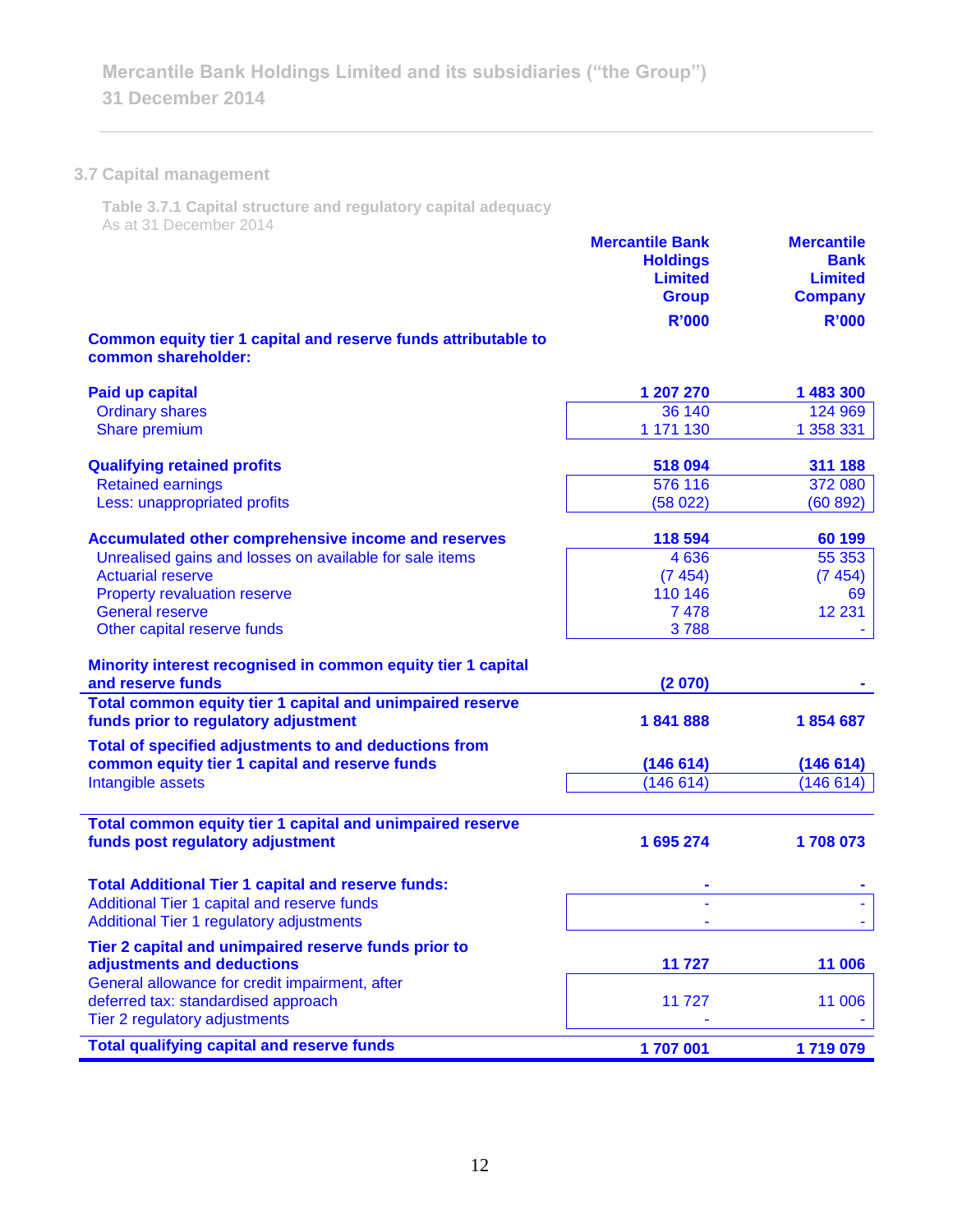## **3.7 Capital management (continued)**

**Table 3.7.1 Capital structure and regulatory capital adequacy (continued)** As at 31 December 2014

The Bank does not have a countercyclical buffer requirement as this has not been imposed by the Bank Supervision Department of the South African Reserve Bank and will only be phased in from 1 January 2016.

|                                       |              | <b>Mercantile Bank</b><br><b>Holdings</b><br><b>Limited</b><br><b>Group</b> | <b>Mercantile</b><br><b>Bank</b><br><b>Limited</b><br><b>Company</b> |
|---------------------------------------|--------------|-----------------------------------------------------------------------------|----------------------------------------------------------------------|
| <b>Capital adequacy ratio (%)</b>     |              |                                                                             |                                                                      |
| <b>Common Equity Tier 1</b>           |              | 21.33%                                                                      | 22.03%                                                               |
| Tier <sub>1</sub>                     |              | 21.33%                                                                      | 22.03%                                                               |
| <b>Total</b>                          |              | 21.48%                                                                      | 22.17%                                                               |
|                                       |              |                                                                             |                                                                      |
| Minimum required ratio (amount R'000) |              |                                                                             |                                                                      |
| <b>Common Equity Tier 1</b>           | <b>@5.5%</b> | 437 067                                                                     | 426 396                                                              |
| Tier 1                                | <b>@7.0%</b> | 556 267                                                                     | 542 686                                                              |
| <b>Total</b>                          | @ 10.0%      | 794 668                                                                     | 775 265                                                              |

**Table 3.7.2 Total risk weighted exposure and required regulatory capital** As at 31 December 2014

|                                                                                                                                | <b>Mercantile</b><br><b>Bank</b><br><b>Holdings</b><br><b>Limited</b><br><b>Group</b><br><b>R'000</b> | <b>Mercantile</b><br><b>Bank</b><br><b>Limited</b><br><b>Company</b><br><b>R'000</b> |
|--------------------------------------------------------------------------------------------------------------------------------|-------------------------------------------------------------------------------------------------------|--------------------------------------------------------------------------------------|
| Risk weighted exposure equivalent amount prior to concentration risk<br>Risk weighted exposure equivalent amount in respect of | 7946675                                                                                               | 7752648                                                                              |
| concentration risk                                                                                                             | ۰                                                                                                     |                                                                                      |
| Risk weighted exposure amount in respect of threshold items                                                                    |                                                                                                       | 3                                                                                    |
| Aggregate risk weighted exposure equivalent amounts                                                                            | 7946675                                                                                               | 7752651                                                                              |
| Minimum required capital and reserve funds                                                                                     | 794 668                                                                                               | 775 265                                                                              |

The Group has documented its Internal Capital Adequacy Assessment Process ("ICAAP"), which was approved by the Board of Directors. Various direct, indirect and associated risks faced by the Bank and the related mitigating controls that are in place were evaluated.

The Group and Bank's composition of capital and main capital features disclosure, required per directive 8 of 2013, issued in terms of section 6(6) of the Banks Act of 1990, is disclosed in Annexures A and B, respectively.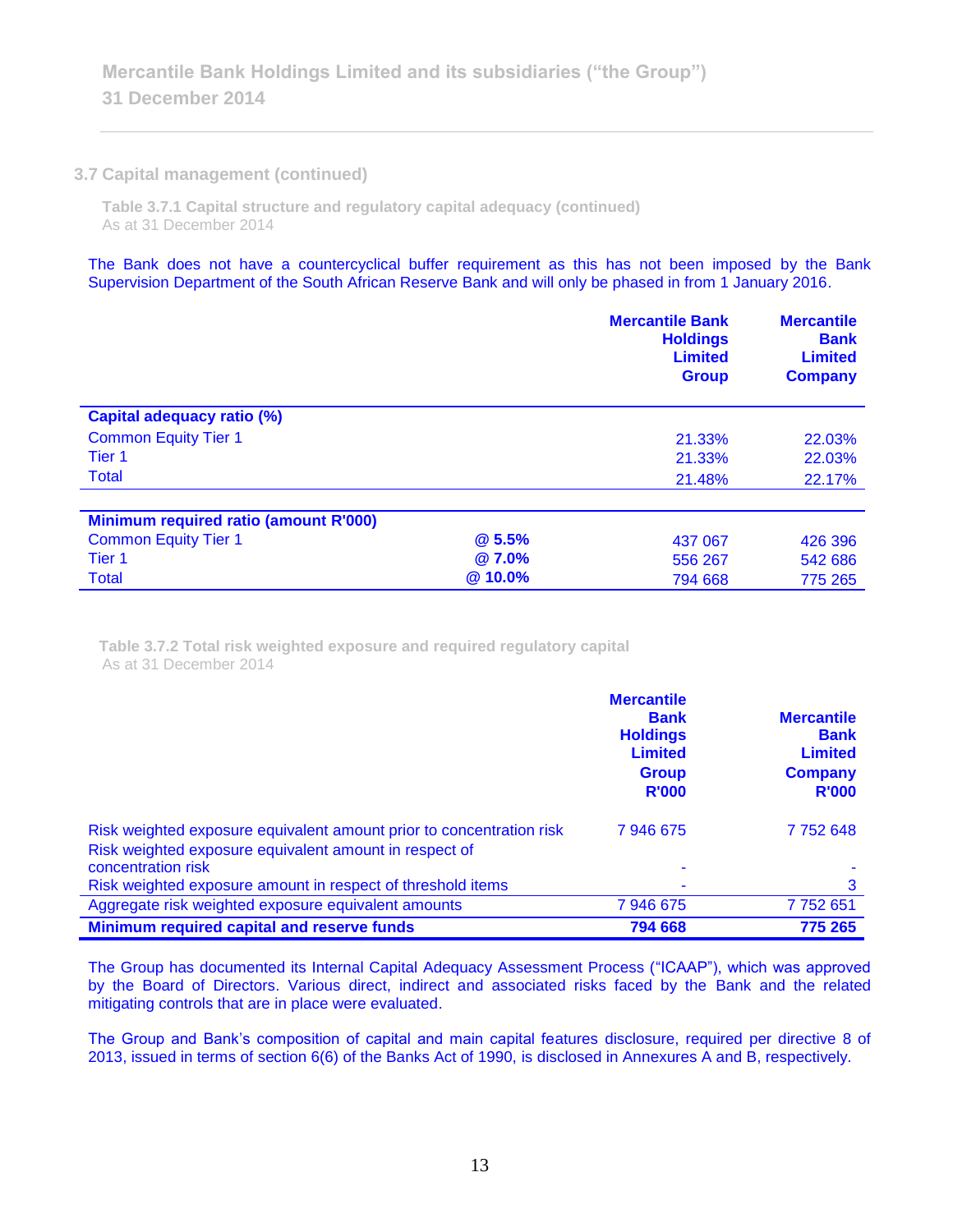# **4. Financial performance and financial position**

Information pertaining to the financial performance and financial position for the year ended 31 December 2014 is available on the Group's website: [www.mercantile.co.za](http://www.mercantile.co.za/)

**5. Remuneration**

The Regulations require that the Group's remuneration policy, processes and procedures be disclosed to the public. Sufficient detail of qualitative and quantitative information has been disclosed as part of the corporate governance section of the Group's integrated annual report for the financial year ended 31 December 2014.

## **6. Qualitative disclosures and accounting policies**

The Regulations require that certain qualitative disclosures and statements on accounting policy be made. These required regulatory qualitative disclosures and statements on accounting policy were made in the Group integrated annual report for the financial year ended 31 December 2014.

The above disclosures should be read in conjunction with the qualitative disclosures made in the risk management and control, corporate governance and statements on Group accounting policy contained in the Group integrated annual report as at 31 December 2014.

24 March 2015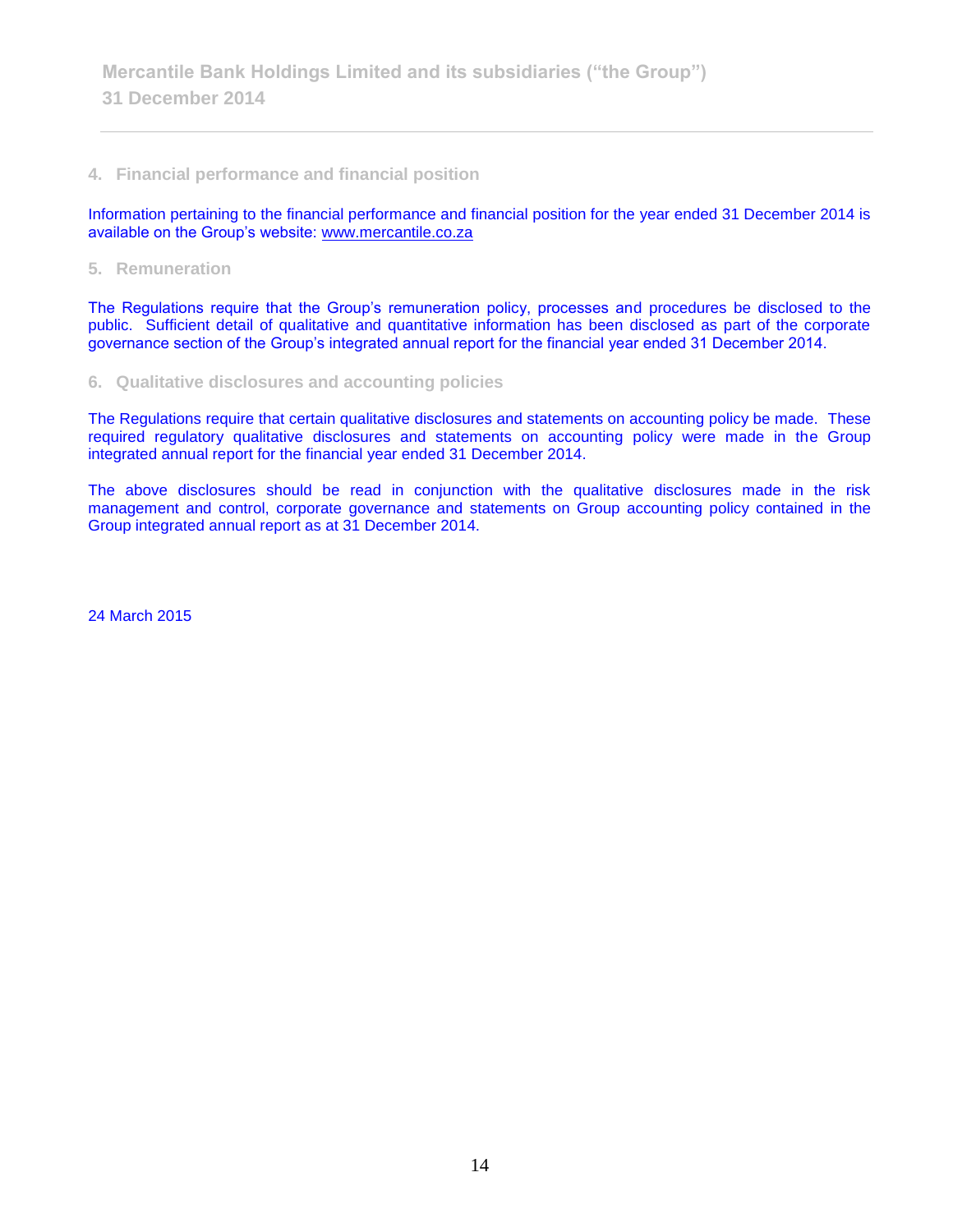# **ANNEXURE A: COMPOSITION OF CAPITAL DISCLOSURES TEMPLATE**

**Mercantile Bank Group** 

As at 31 December 2014

|                         | Basel III common disclosures template to be used during the transition of regulatory adjustments<br>(i.e. from 1 June 2013 to 1 January 2018)<br><b>R'000</b>              |                                | <b>AMOUNTS</b><br><b>SUBJECT</b><br><b>TO PRE-</b><br><b>BASEL III</b><br><b>TREATMENT</b> |
|-------------------------|----------------------------------------------------------------------------------------------------------------------------------------------------------------------------|--------------------------------|--------------------------------------------------------------------------------------------|
|                         | <b>Common Equity Tier 1 capital: instruments and reserves</b>                                                                                                              |                                |                                                                                            |
|                         | Directly issued qualifying common share capital (and equivalent for non-joint stock companies) plus related stock surplus                                                  | 1 207 270                      |                                                                                            |
| $\overline{2}$          | <b>Retained earnings</b>                                                                                                                                                   | 518 094                        |                                                                                            |
| 3                       | Accumulated other comprehensive income (and other reserves)                                                                                                                | 118 594                        |                                                                                            |
| $\overline{\mathbf{4}}$ | Directly issued capital subject to phase out from CET 1 (only applicable to non-joint stock companies)                                                                     | O                              |                                                                                            |
|                         | Public sector capital injections grandfathered until 1 January 2018                                                                                                        | 0                              |                                                                                            |
| $\overline{5}$          | Common share capital issued by subsidiaries and held third parties (amounts allowed in group CET)                                                                          | (2070)                         | (2070)                                                                                     |
| 6                       | <b>Common Equity Tier 1 capital before regulatory adjustments</b>                                                                                                          | 1841888                        |                                                                                            |
|                         | <b>Common Equity Tier 1 capital: regulatory adjustments</b>                                                                                                                |                                |                                                                                            |
| $\overline{7}$          | <b>Prudential valuation adjustments</b>                                                                                                                                    | $\mathbf 0$                    | 0                                                                                          |
| 8                       | Goodwill (net of related tax liability)                                                                                                                                    | $\Omega$                       |                                                                                            |
| $\overline{9}$          | Other intangibles other than mortgage-servicing rights (net of related tax liability)                                                                                      | 146 614                        | 146 614                                                                                    |
| 10                      | Deferred tax assets that rely on future profitability excluding those arising from temporary differences (net of related tax                                               |                                |                                                                                            |
|                         | liability)                                                                                                                                                                 | $\mathbf{0}$<br>$\overline{0}$ | $\Omega$                                                                                   |
| 11<br>12                | Cash-flow hedge reserve                                                                                                                                                    | $\mathbf{0}$                   | $\mathbf 0$<br>$\mathbf{0}$                                                                |
| 13                      | Shortfall of provisions to expected losses<br>Securitisation gain on sale                                                                                                  | $\mathbf{0}$                   | $\mathbf{0}$                                                                               |
| 14                      | Gains and losses due to changes in own credit risk on fair valued liabilities                                                                                              | $\overline{0}$                 | $\mathbf 0$                                                                                |
| 15                      | Defined-benefit pension fund net assets                                                                                                                                    | $\mathbf 0$                    | $\mathbf{0}$                                                                               |
| 16                      | Investments in own shares (if not already netted off paid-in capital on reported balance sheet                                                                             | $\mathbf{0}$                   | $\mathbf{0}$                                                                               |
| 17                      |                                                                                                                                                                            | $\Omega$                       |                                                                                            |
|                         | Reciprocal cross-holdings in common equity<br>Investments in the capital of banking, financial, insurance entities that are outside the scope of regulatory consolidation, |                                | $\mathbf{0}$                                                                               |
| 18                      | net of eligible short position, where the bank does not own more than 10% of the issued share capital (amount above 10%                                                    |                                |                                                                                            |
|                         | threshold)                                                                                                                                                                 | $\mathbf{0}$                   | $\mathbf{0}$                                                                               |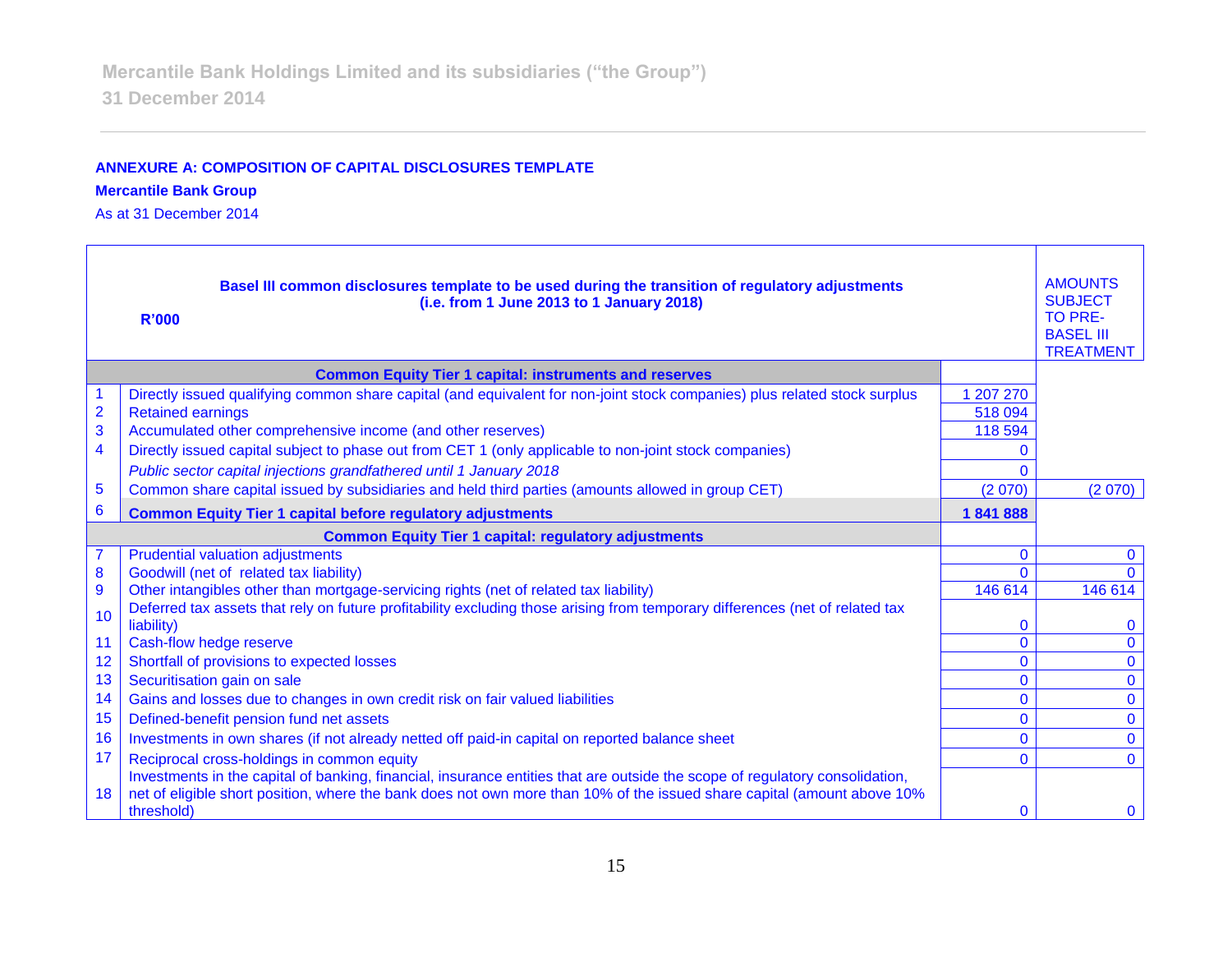**31 December 2014**

| 19       | Significant investments in the common stock of banking, financial and insurance entities that are outside the scope of                                                          |                     |                               |
|----------|---------------------------------------------------------------------------------------------------------------------------------------------------------------------------------|---------------------|-------------------------------|
|          | regulatory consolidation, net of eligible short positions (amounts above 10% threshold)                                                                                         | 0                   | $\mathbf 0$                   |
| 20       | Mortgage servicing rights (amount above 10% threshold)                                                                                                                          | $\overline{0}$      | $\mathbf 0$                   |
| 21       | Deferred tax assets arising from temporary differences (amounts above 10% threshold, net of related tax liability)                                                              | $\overline{0}$      | $\mathbf{0}$                  |
| 22       | Amount exceeding the 15% threshold                                                                                                                                              | $\mathbf 0$         | $\mathbf 0$                   |
| 23<br>24 | of which: significant investments in the common stock of financials<br>of which: mortgage servicing rights                                                                      | $\overline{0}$<br>0 | $\mathbf 0$<br>$\overline{0}$ |
| 25       | of which: deferred tax assets arising from temporary differences                                                                                                                | 0                   | $\mathbf 0$                   |
| 26       | National specific regulatory adjustments                                                                                                                                        | $\mathbf 0$         | $\overline{0}$                |
|          | REGULATORY ADJUSTMENTS APPLIED TO COMMON EQUITY TIER 1 IN RESPECT OF AMOUNTS SUBJECT TO                                                                                         |                     |                               |
|          | <b>PR-BASEL III TREAMENT</b>                                                                                                                                                    | 146 614             |                               |
|          | OF WHICH: Other intangibles other than mortgage-servicing rights (net of related tax liability)                                                                                 | 146 614             |                               |
|          | OF WHICH:                                                                                                                                                                       | $\mathbf{0}$        |                               |
|          | Regulatory adjustments applied to Common Equity Tier 1 due to insufficient Additional Tier 1 and Tier 2 to cover                                                                |                     |                               |
| 27       | deductions                                                                                                                                                                      | $\mathbf{0}$        |                               |
| 28       | <b>Total regulatory adjustments to Common Equity Tier 1</b>                                                                                                                     | 146 614             |                               |
| 29       | <b>Common Equity Tier 1 capital (CET1)</b>                                                                                                                                      | 1 695 274           |                               |
|          | <b>Additional Tier 1 capital: instruments</b>                                                                                                                                   |                     |                               |
| 30       | Directly issued qualifying Additional Tier 1 instruments plus related stock surplus                                                                                             | $\mathbf{0}$        |                               |
| 31       | of which: classified as equity under applicable accounting standards                                                                                                            | $\overline{0}$      |                               |
| 32       | of which: classified as liabilities under applicable accounting standards                                                                                                       | $\overline{0}$      |                               |
| 33       | Directly issued capital instruments subject to phase out from Additional Tier 1                                                                                                 | $\overline{0}$      |                               |
| 34       | Additional Tier 1 instruments (and CET1 instruments not included in line 5) issued by subsidiaries and held by third parties                                                    |                     |                               |
|          | (amounts allowed in group AT1)                                                                                                                                                  | 0                   |                               |
| 35       | of which: instruments issued by subsidiaries subject to phase out                                                                                                               | $\overline{0}$      |                               |
| 36       | Additional Tier 1 capital before regulatory adjustments                                                                                                                         | 0                   |                               |
|          | <b>Additional Tier 1 capital: regulatory adjustments</b>                                                                                                                        |                     |                               |
| 37       | <b>Investments in own Additional Tier 1 instruments</b>                                                                                                                         | $\bf{0}$            | $\mathbf 0$                   |
| 38       | Reciprocal cross-holdings in Additional Tier 1 instruments                                                                                                                      | $\overline{0}$      | $\mathbf{0}$                  |
|          | Investments in the capital of banking, financial, insurance entities that are outside the scope of regulatory consolidation,                                                    |                     |                               |
|          | net of eligible short position, where the bank does not own more than 10% of the issued common share capital of the entity                                                      |                     |                               |
| 39       | (amount above 10% threshold)                                                                                                                                                    | 0                   | $\bf{0}$                      |
| 40       | Significant investments in the capital of banking, financial and insurance entities that are outside the scope of regulatory<br>consolidation (net of eligible short positions) | $\mathbf{0}$        | $\mathbf 0$                   |
| 41       | National specific regulatory adjustments                                                                                                                                        | $\overline{0}$      |                               |
|          | REGULATORY ADJUSTMENTS APPLIED TO COMMON EQUITY TIER 1 IN RESPECT OF AMOUNTS SUBJECT TO                                                                                         |                     |                               |
|          | <b>PR-BASEL III TREAMENT</b>                                                                                                                                                    | 0                   |                               |
|          | OF WHICH: (INSERT NAME OF ADJUSTMENT)                                                                                                                                           | $\overline{0}$      |                               |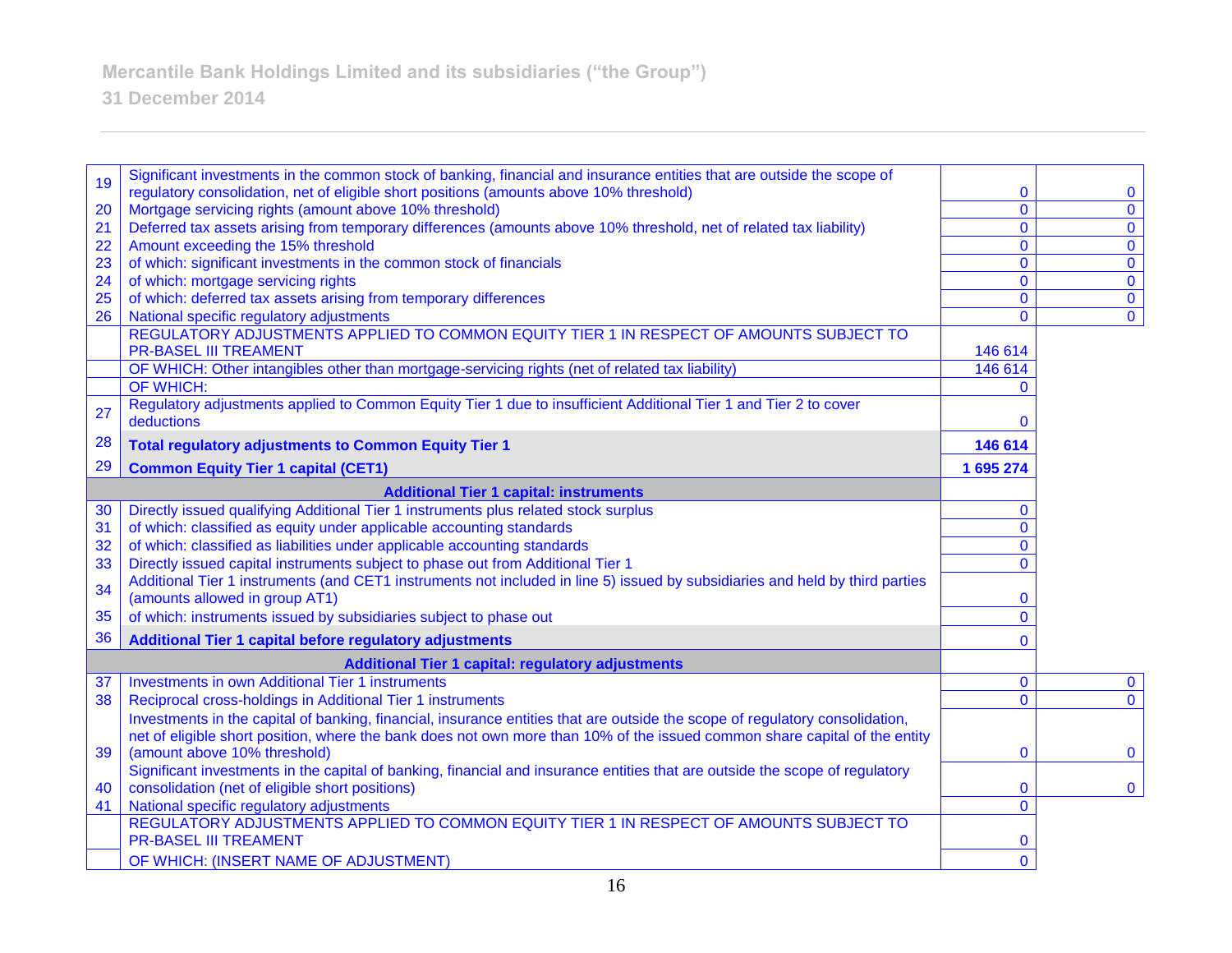|    | OF WHICH:                                                                                                                                                                       | $\mathbf 0$    |              |
|----|---------------------------------------------------------------------------------------------------------------------------------------------------------------------------------|----------------|--------------|
| 42 | Regulatory adjustments applied to Additional Tier 1 due to insufficient Tier 2 to cover deductions                                                                              | $\Omega$       |              |
| 43 | <b>Total regulatory adjustments to Additional Tier 1 capital</b>                                                                                                                | $\mathbf 0$    |              |
| 44 | <b>Additional Tier 1 capital (AT1)</b>                                                                                                                                          | $\bf{0}$       |              |
| 45 | Tier 1 capital (T1= CET1 + AT1)                                                                                                                                                 | 1 695 274      |              |
|    | <b>Tier 2 capital and provisions</b>                                                                                                                                            |                |              |
| 46 | Directly issued qualifying Tier 2 instruments plus related stock surplus                                                                                                        | $\Omega$       |              |
| 47 | Directly issued capital instruments subject to phase out from Tier 2                                                                                                            | $\Omega$       |              |
| 48 | Tier 2 instruments (and CET1 and AT1 instruments not included in lines 5 to 34) issued by subsidiaries and held by third<br>parties (amounts allowed in group Tier 2)           | $\mathbf 0$    |              |
| 49 | of which: instruments issued by subsidiaries subject to phase out                                                                                                               | $\Omega$       |              |
| 50 | <b>Provisions</b>                                                                                                                                                               | 11727          |              |
| 51 | Tier 2 capital before regulatory adjustments                                                                                                                                    | 11 727         |              |
|    | Tier 2 capital: regulatory adjustments                                                                                                                                          |                |              |
| 52 | <b>Investment in own Tier 2 instruments</b>                                                                                                                                     | $\mathbf 0$    | $\bf{0}$     |
| 53 | Reciprocal cross-holdings in Tier 2 instruments                                                                                                                                 | $\overline{0}$ | $\mathbf{0}$ |
|    | Investments in capital of banking, financial and insurance entities that are outside the scope of regulatory consolidation,                                                     |                |              |
| 54 | net of eligible short positions, where the bank does not own more than 10% of the issued common share capital of the<br>entity (amount above the 10% threshold)                 | $\mathbf 0$    | $\mathbf 0$  |
|    |                                                                                                                                                                                 |                |              |
| 55 | Significant investments in the capital of banking, financial and insurance entities that are outside the scope of regulatory<br>consolidation (net of eligible short positions) | $\mathbf 0$    | $\mathbf{0}$ |
| 56 | National specific regulatory adjustments                                                                                                                                        | $\overline{0}$ |              |
|    | REGULATORY ADJUSTMENTS APPLIED TO COMMON EQUITY TIER 2 IN RESPECT OF AMOUNTS SUBJECT TO                                                                                         |                |              |
|    | <b>PR-BASEL III TREAMENT</b>                                                                                                                                                    | $\mathbf 0$    |              |
|    | OF WHICH: (INSERT NAME OF ADJUSTMENT)                                                                                                                                           | $\overline{0}$ |              |
|    | <b>OF WHICH:</b>                                                                                                                                                                | $\Omega$       |              |
| 57 | <b>Total regulatory adjustments to Tier 2 capital</b>                                                                                                                           | $\mathbf{0}$   |              |
| 58 | Tier 2 capital (T2)                                                                                                                                                             | 11 727         |              |
| 59 | Total capital (TC= T1 + T2)                                                                                                                                                     | 1707001        |              |
|    | RISK WEIGHTED ASSETS IN RESPECT OF AMOUNTS SUBJECT TO PRE-BASEL III TREAMENT                                                                                                    | 7 946 675      |              |
|    | OF WHICH: (INSERT NAME OF ADJUSTMENT)                                                                                                                                           |                |              |
|    | OF WHICH:                                                                                                                                                                       | $\mathbf{0}$   |              |
| 60 | Total risk weighted assets                                                                                                                                                      | 7946675        |              |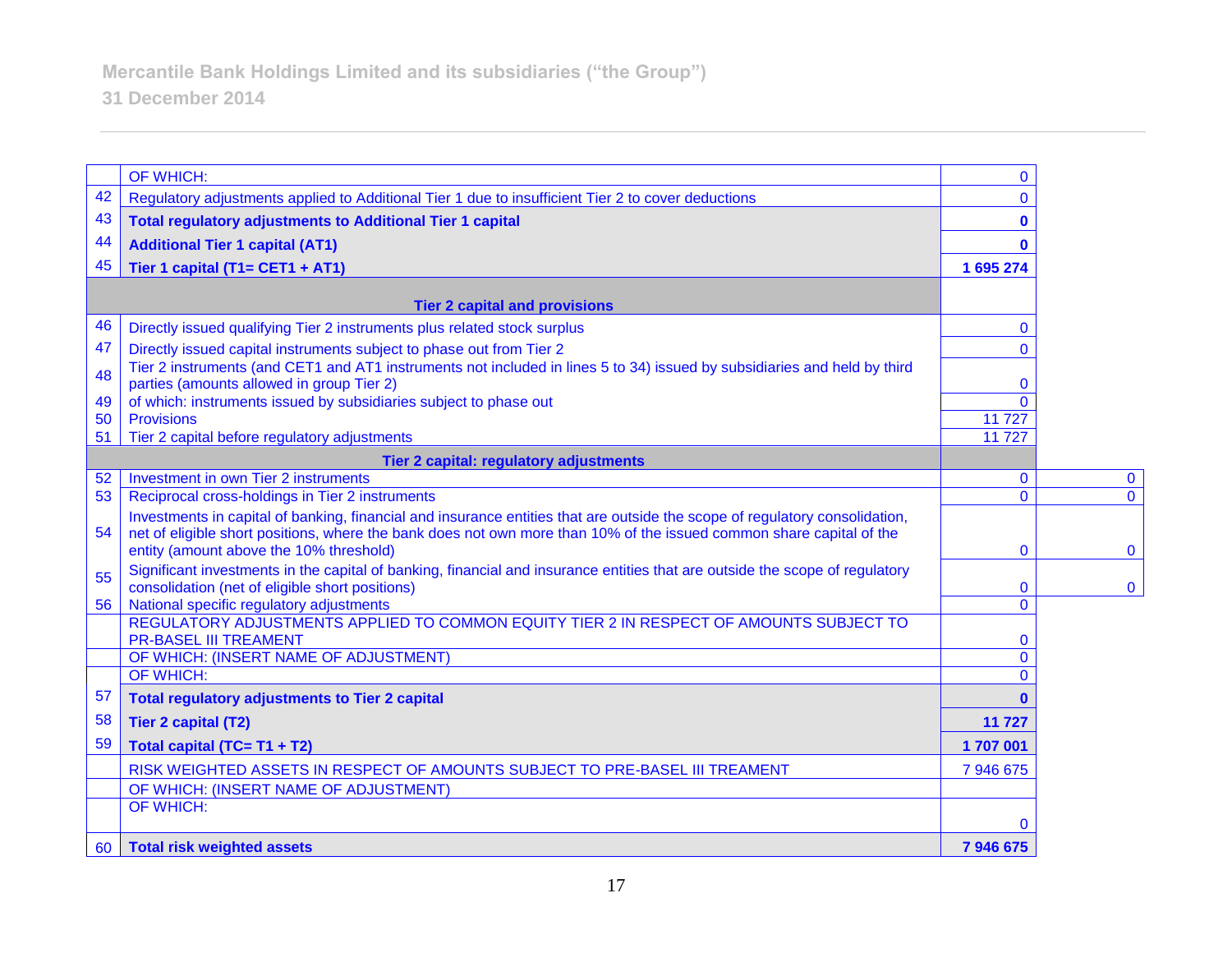|                                                          | <b>Capital ratios</b>                                                                                                                           |                |
|----------------------------------------------------------|-------------------------------------------------------------------------------------------------------------------------------------------------|----------------|
| 61                                                       | Common Equity Tier 1 (as a percentage of risk weighted assets)                                                                                  | 21.33          |
| 62                                                       | Tier 1 (as a percentage of risk weighted assets)                                                                                                | 21.33          |
| 63                                                       | Total capital (as a percentage of risk weighted assets)                                                                                         | 21.48          |
| 64                                                       | Institution specific buffers requirements (minimum CET1 requirement plus capital conservation buffers plus countercyclical                      |                |
|                                                          | buffer requirements plus G-SIB buffer requirement, expressed as a percentage of risk weighted assets)                                           | 2.50           |
| 65                                                       | of which: capital conservation buffer requirement                                                                                               | $\mathbf{0}$   |
| 66                                                       | of which: bank specific countercyclical buffer requirement                                                                                      | $\mathbf{0}$   |
| 67                                                       | of which: G-SIB buffer requirement                                                                                                              | $\Omega$       |
| 68                                                       | Common Equity Tier 1 available to meet buffers (as a percentage of risk weighted assets)                                                        | 21.33          |
| <b>National Minima (if different from Basel 3)</b>       |                                                                                                                                                 |                |
| 69                                                       | National Common Equity Tier 1 minimum ratio (if different from Basel 3 minimum)                                                                 | 5.50           |
| 70                                                       | National Tier 1 minimum ratio                                                                                                                   | 7.00           |
| 71                                                       | National total capital minimum ratio                                                                                                            | 10.00          |
|                                                          | Amounts below the threshold for deductions (before risk weighting)                                                                              |                |
| 72                                                       | Non-significant investments in the capital of other financials                                                                                  | 0              |
| 73                                                       | Significant investments in common stock of financials                                                                                           | $\mathbf{0}$   |
| 74                                                       | Mortgage servicing rights (net of related tax liability)                                                                                        | $\mathbf 0$    |
| 75                                                       | Deferred tax assets arising from temporary differences (net of related tax liability)                                                           | $\Omega$       |
| Applicable caps on the inclusion of provisions in Tier 2 |                                                                                                                                                 |                |
| 76                                                       | Provisions eligible for inclusion in Tier 2 in respect of exposures subject to standardised approach (prior to application of                   |                |
|                                                          | cap)                                                                                                                                            | 11727          |
| 77                                                       | Cap on inclusion of provisions in Tier 2 under standardised approach                                                                            | $\mathbf{0}$   |
| 78                                                       | Provisions eligible for inclusion in Tier 2 in respect of exposures subject to internal ratings-based approach (prior to<br>application of cap) | $\mathbf 0$    |
| 79                                                       | Cap on inclusion of provisions in Tier 2 under internal ratings-based approach                                                                  | $\overline{0}$ |
|                                                          | Capital instruments subject to phase-out arrangement (only applicable between 1 Jan 2018 and 1 Jan 2022)                                        |                |
| 80                                                       | Current cap on CET1 instruments subject to phase out arrangements                                                                               | $\mathbf 0$    |
| 81                                                       | Amounts excluded from CET1 due to cap (excess over cap after redemptions and maturities)                                                        | $\mathbf 0$    |
| 82                                                       | Current cap on AT1 instruments subject to phase out arrangements                                                                                | $\mathbf{0}$   |
| 83                                                       | Amounts excluded from AT1 due to cap (excess over cap after redemptions and maturities)                                                         | $\mathbf 0$    |
| 84                                                       | Current cap on T2 instruments subject to phase out arrangements                                                                                 | $\mathbf 0$    |
| 85                                                       | Amounts excluded from T2 due to cap (excess over cap after redemptions and maturities)                                                          | $\overline{0}$ |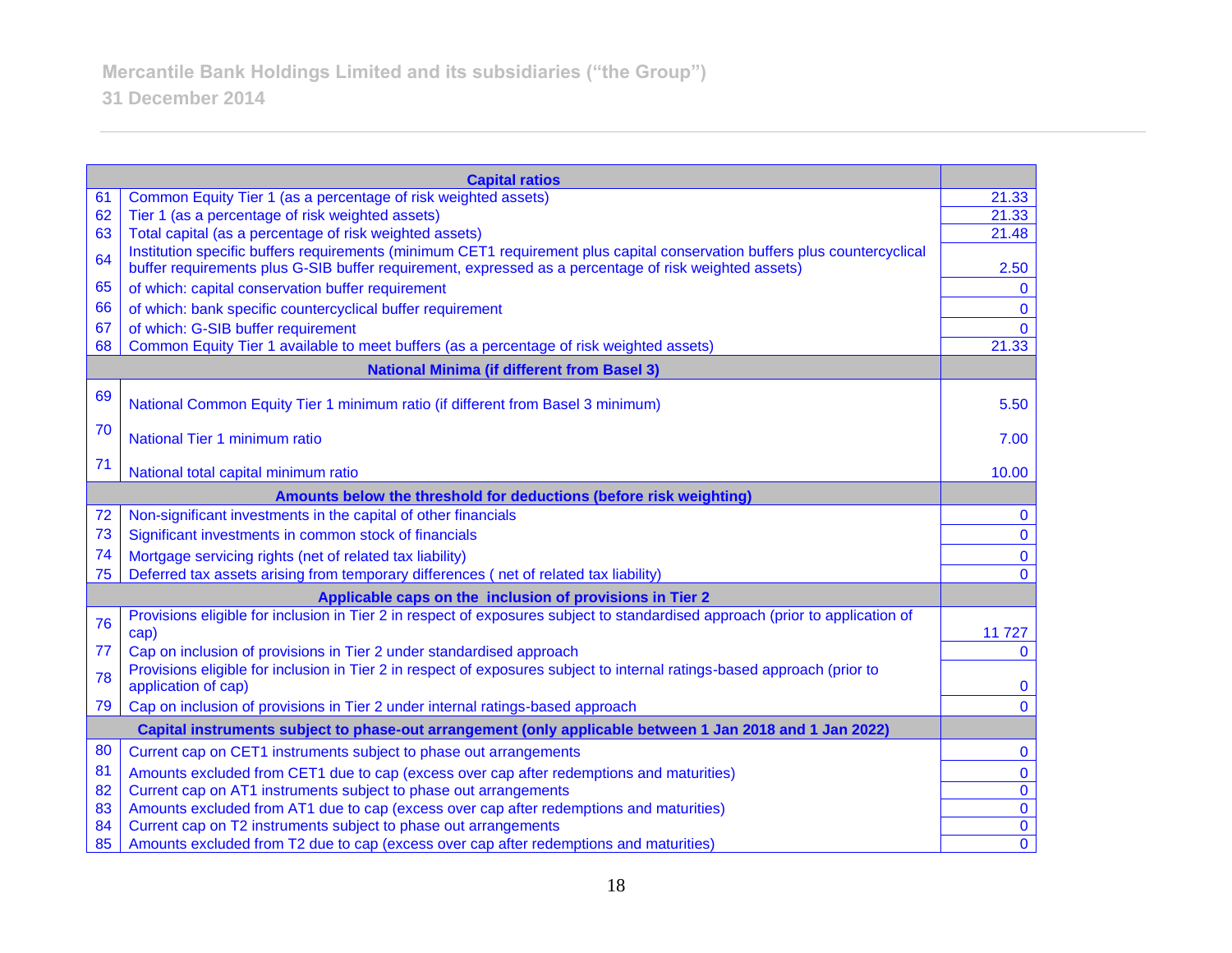# **ANNEXURE A: COMPOSITION OF CAPITAL DISCLOSURES TEMPLATE**

**Mercantile Bank Limited (solo)**

As at 31 December 2014

| Basel III common disclosures template to be used during the transition of regulatory adjustments<br>(i.e. from 1 June 2013 to 1 January 2018)<br><b>R'000</b> |                                                                                                                                                                                                                                                         |                | <b>AMOUNTS</b><br><b>SUBJECT</b><br><b>TO PRE-</b><br><b>BASEL III</b><br><b>TREATMENT</b> |
|---------------------------------------------------------------------------------------------------------------------------------------------------------------|---------------------------------------------------------------------------------------------------------------------------------------------------------------------------------------------------------------------------------------------------------|----------------|--------------------------------------------------------------------------------------------|
|                                                                                                                                                               | <b>Common Equity Tier 1 capital: instruments and reserves</b>                                                                                                                                                                                           |                |                                                                                            |
|                                                                                                                                                               | Directly issued qualifying common share capital (and equivalent for non-joint stock companies) plus related stock surplus                                                                                                                               | 483 300        |                                                                                            |
| $\overline{2}$                                                                                                                                                | <b>Retained earnings</b>                                                                                                                                                                                                                                | 311 188        |                                                                                            |
| 3                                                                                                                                                             | Accumulated other comprehensive income (and other reserves)                                                                                                                                                                                             | 60 199         |                                                                                            |
| $\overline{\mathbf{4}}$                                                                                                                                       | Directly issued capital subject to phase out from CET 1 (only applicable to non-joint stock companies)                                                                                                                                                  | 0              |                                                                                            |
|                                                                                                                                                               | Public sector capital injections grandfathered until 1 January 2018                                                                                                                                                                                     | $\mathbf{0}$   |                                                                                            |
| 5                                                                                                                                                             | Common share capital issued by subsidiaries and held third parties (amounts allowed in group CET)                                                                                                                                                       | $\mathbf{0}$   | $\mathbf{0}$                                                                               |
| 6                                                                                                                                                             | <b>Common Equity Tier 1 capital before regulatory adjustments</b>                                                                                                                                                                                       | 1854687        |                                                                                            |
| <b>Common Equity Tier 1 capital: regulatory adjustments</b>                                                                                                   |                                                                                                                                                                                                                                                         |                |                                                                                            |
| $\overline{7}$                                                                                                                                                | <b>Prudential valuation adjustments</b>                                                                                                                                                                                                                 | $\mathbf{0}$   | $\mathbf{0}$                                                                               |
| 8                                                                                                                                                             | Goodwill (net of related tax liability)                                                                                                                                                                                                                 | $\Omega$       | $\Omega$                                                                                   |
| 9                                                                                                                                                             | Other intangibles other than mortgage-servicing rights (net of related tax liability)                                                                                                                                                                   | 146 614        | 146 614                                                                                    |
| 10                                                                                                                                                            | Deferred tax assets that rely on future profitability excluding those arising from temporary differences (net of related tax                                                                                                                            |                |                                                                                            |
|                                                                                                                                                               | liability)                                                                                                                                                                                                                                              | $\mathbf 0$    | $\bf{0}$                                                                                   |
| 11                                                                                                                                                            | Cash-flow hedge reserve                                                                                                                                                                                                                                 | $\overline{0}$ | $\mathbf 0$                                                                                |
| 12                                                                                                                                                            | Shortfall of provisions to expected losses                                                                                                                                                                                                              | $\mathbf{0}$   | $\mathbf{0}$                                                                               |
| 13                                                                                                                                                            | Securitisation gain on sale                                                                                                                                                                                                                             | $\mathbf{0}$   | $\mathbf 0$                                                                                |
| 14                                                                                                                                                            | Gains and losses due to changes in own credit risk on fair valued liabilities                                                                                                                                                                           | $\mathbf{0}$   | $\overline{0}$                                                                             |
| 15                                                                                                                                                            | Defined-benefit pension fund net assets                                                                                                                                                                                                                 | $\mathbf{0}$   | $\mathbf 0$                                                                                |
| 16                                                                                                                                                            | Investments in own shares (if not already netted off paid-in capital on reported balance sheet                                                                                                                                                          | $\mathbf 0$    | $\mathbf 0$                                                                                |
| 17                                                                                                                                                            | Reciprocal cross-holdings in common equity                                                                                                                                                                                                              | $\overline{0}$ | $\mathbf{0}$                                                                               |
| 18                                                                                                                                                            | Investments in the capital of banking, financial, insurance entities that are outside the scope of regulatory consolidation, net<br>of eligible short position, where the bank does not own more than 10% of the issued share capital (amount above 10% |                |                                                                                            |
|                                                                                                                                                               | threshold)                                                                                                                                                                                                                                              | $\Omega$       | $\mathbf{0}$                                                                               |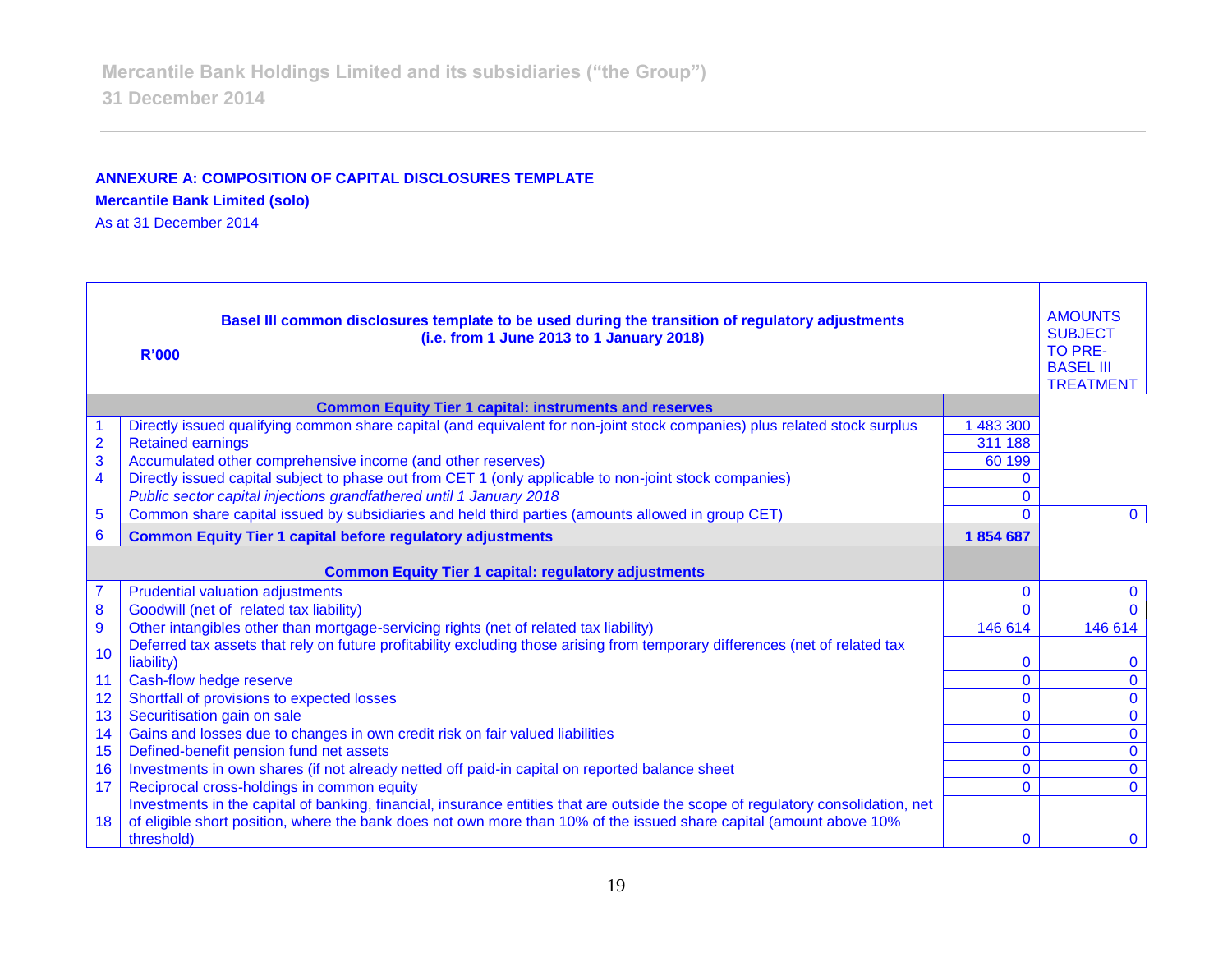**31 December 2014**

| 19                                            | Significant investments in the common stock of banking, financial and insurance entities that are outside the scope of           |                    |                |
|-----------------------------------------------|----------------------------------------------------------------------------------------------------------------------------------|--------------------|----------------|
|                                               | regulatory consolidation, net of eligible short positions (amounts above 10% threshold)                                          | $\mathbf{0}$       | $\mathbf 0$    |
| 20                                            | Mortgage servicing rights (amount above 10% threshold)                                                                           | $\overline{0}$     | $\mathbf 0$    |
| 21                                            | Deferred tax assets arising from temporary differences (amounts above 10% threshold, net of related tax liability)               | $\mathbf{0}$       | $\overline{0}$ |
| 22                                            | Amount exceeding the 15% threshold                                                                                               | $\mathbf{0}$       | $\mathbf{0}$   |
| 23                                            | of which: significant investments in the common stock of financials                                                              | $\mathbf{0}$       | $\overline{0}$ |
| 24                                            | of which: mortgage servicing rights                                                                                              | $\mathbf 0$        | $\overline{0}$ |
| 25                                            | of which: deferred tax assets arising from temporary differences                                                                 | 0                  | $\mathbf 0$    |
| 26                                            | National specific regulatory adjustments                                                                                         | $\mathbf{0}$       | $\mathbf 0$    |
|                                               | REGULATORY ADJUSTMENTS APPLIED TO COMMON EQUITY TIER 1 IN RESPECT OF AMOUNTS SUBJECT TO<br><b>PR-BASEL III TREAMENT</b>          |                    |                |
|                                               |                                                                                                                                  | 146 614<br>146 614 |                |
|                                               | OF WHICH: Other intangibles other than mortgage-servicing rights (net of related tax liability)                                  | $\Omega$           |                |
|                                               | OF WHICH:                                                                                                                        |                    |                |
| 27                                            | Regulatory adjustments applied to Common Equity Tier 1 due to insufficient Additional Tier 1 and Tier 2 to cover<br>deductions   | 0                  |                |
| 28                                            | <b>Total regulatory adjustments to Common Equity Tier 1</b>                                                                      | 146 614            |                |
| 29                                            | <b>Common Equity Tier 1 capital (CET1)</b>                                                                                       | 1708073            |                |
| <b>Additional Tier 1 capital: instruments</b> |                                                                                                                                  |                    |                |
| 30                                            | Directly issued qualifying Additional Tier 1 instruments plus related stock surplus                                              | 0                  |                |
| 31                                            | of which: classified as equity under applicable accounting standards                                                             | $\mathbf{0}$       |                |
| 32                                            | of which: classified as liabilities under applicable accounting standards                                                        | $\mathbf{0}$       |                |
| 33                                            | Directly issued capital instruments subject to phase out from Additional Tier 1                                                  | $\mathbf{0}$       |                |
|                                               | Additional Tier 1 instruments (and CET1 instruments not included in line 5) issued by subsidiaries and held by third parties     |                    |                |
| 34                                            | (amounts allowed in group AT1)                                                                                                   | 0                  |                |
| 35                                            | of which: instruments issued by subsidiaries subject to phase out                                                                | $\overline{0}$     |                |
| 36                                            | Additional Tier 1 capital before regulatory adjustments                                                                          | $\Omega$           |                |
|                                               | <b>Additional Tier 1 capital: regulatory adjustments</b>                                                                         |                    |                |
| 37                                            | Investments in own Additional Tier 1 instruments                                                                                 | $\mathbf{0}$       | $\mathbf{0}$   |
| 38                                            | Reciprocal cross-holdings in Additional Tier 1 instruments                                                                       | $\Omega$           | $\mathbf{0}$   |
|                                               | Investments in the capital of banking, financial, insurance entities that are outside the scope of regulatory consolidation, net |                    |                |
| 39                                            | of eligible short position, where the bank does not own more than 10% of the issued common share capital of the entity           |                    |                |
|                                               | (amount above 10% threshold)                                                                                                     | 0                  | $\mathbf{0}$   |
| 40                                            | Significant investments in the capital of banking, financial and insurance entities that are outside the scope of regulatory     |                    |                |
|                                               | consolidation (net of eligible short positions)                                                                                  | 0                  | $\mathbf{0}$   |
| 41                                            | National specific regulatory adjustments                                                                                         | 0                  |                |
|                                               | REGULATORY ADJUSTMENTS APPLIED TO COMMON EQUITY TIER 1 IN RESPECT OF AMOUNTS SUBJECT TO                                          |                    |                |
|                                               | <b>PR-BASEL III TREAMENT</b>                                                                                                     | 0                  |                |
|                                               | OF WHICH: (INSERT NAME OF ADJUSTMENT)                                                                                            |                    |                |
|                                               |                                                                                                                                  | $\mathbf{0}$       |                |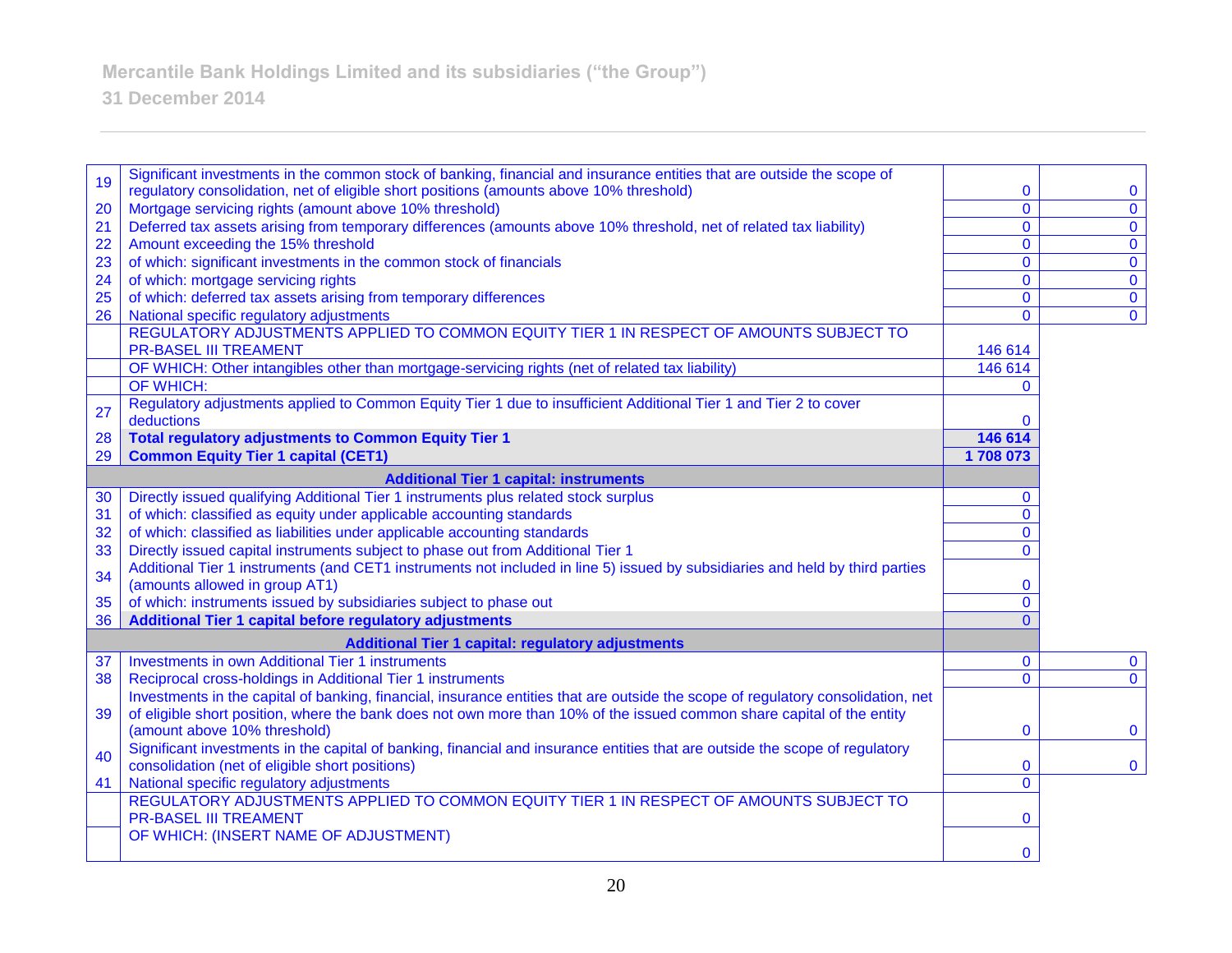**31 December 2014**

|                                      | OF WHICH:                                                                                                                                                             | $\bf{0}$     |              |
|--------------------------------------|-----------------------------------------------------------------------------------------------------------------------------------------------------------------------|--------------|--------------|
| 42                                   | Regulatory adjustments applied to Additional Tier 1 due to insufficient Tier 2 to cover deductions                                                                    | $\mathbf{0}$ |              |
| 43                                   | <b>Total regulatory adjustments to Additional Tier 1 capital</b>                                                                                                      | $\mathbf{0}$ |              |
| 44                                   | <b>Additional Tier 1 capital (AT1)</b>                                                                                                                                | $\mathbf{0}$ |              |
| 45                                   | Tier 1 capital (T1= CET1 + AT1)                                                                                                                                       | 1708 073     |              |
| <b>Tier 2 capital and provisions</b> |                                                                                                                                                                       |              |              |
| 46                                   | Directly issued qualifying Tier 2 instruments plus related stock surplus                                                                                              | $\mathbf{0}$ |              |
| 47                                   | Directly issued capital instruments subject to phase out from Tier 2                                                                                                  | $\Omega$     |              |
| 48                                   | Tier 2 instruments (and CET1 and AT1 instruments not included in lines 5 to 34) issued by subsidiaries and held by third<br>parties (amounts allowed in group Tier 2) | $\bf{0}$     |              |
| 49                                   | of which: instruments issued by subsidiaries subject to phase out                                                                                                     | $\Omega$     |              |
| 50                                   | <b>Provisions</b>                                                                                                                                                     | 11 006       |              |
| 51                                   | Tier 2 capital before regulatory adjustments                                                                                                                          | 11 006       |              |
|                                      | Tier 2 capital: regulatory adjustments                                                                                                                                |              |              |
| 52                                   | Investment in own Tier 2 instruments                                                                                                                                  | $\mathbf{0}$ | $\bf{0}$     |
| 53                                   | Reciprocal cross-holdings in Tier 2 instruments                                                                                                                       | $\mathbf{0}$ | $\mathbf{0}$ |
|                                      | Investments in capital of banking, financial and insurance entities that are outside the scope of regulatory consolidation, net                                       |              |              |
| 54                                   | of eligible short positions, where the bank does not own more than 10% of the issued common share capital of the entity                                               |              |              |
|                                      | (amount above the 10% threshold)                                                                                                                                      | $\mathbf 0$  | $\mathbf{0}$ |
| 55                                   | Significant investments in the capital of banking, financial and insurance entities that are outside the scope of regulatory                                          |              |              |
|                                      | consolidation (net of eligible short positions)                                                                                                                       | $\bf{0}$     | $\mathbf 0$  |
| 56                                   | National specific regulatory adjustments                                                                                                                              | $\mathbf{0}$ |              |
|                                      | REGULATORY ADJUSTMENTS APPLIED TO COMMON EQUITY TIER 2 IN RESPECT OF AMOUNTS SUBJECT TO<br><b>PR-BASEL III TREAMENT</b>                                               | $\bf{0}$     |              |
|                                      | OF WHICH: (INSERT NAME OF ADJUSTMENT)                                                                                                                                 | $\Omega$     |              |
|                                      | OF WHICH:                                                                                                                                                             |              |              |
|                                      |                                                                                                                                                                       | $\mathbf{0}$ |              |
| 57                                   | <b>Total regulatory adjustments to Tier 2 capital</b>                                                                                                                 | $\mathbf{0}$ |              |
| 58                                   | <b>Tier 2 capital (T2)</b>                                                                                                                                            | 11 006       |              |
| 59                                   | Total capital (TC= T1 + T2)                                                                                                                                           | 1719079      |              |
|                                      | RISK WEIGHTED ASSETS IN RESPECT OF AMOUNTS SUBJECT TO PRE-BASEL III TREAMENT                                                                                          |              |              |
|                                      |                                                                                                                                                                       | 7752651      |              |
|                                      | OF WHICH: (INSERT NAME OF ADJUSTMENT)                                                                                                                                 |              |              |
|                                      | <b>OF WHICH:</b>                                                                                                                                                      |              |              |
|                                      |                                                                                                                                                                       | $\mathbf{0}$ |              |
| 60                                   | <b>Total risk weighted assets</b>                                                                                                                                     | 7752651      |              |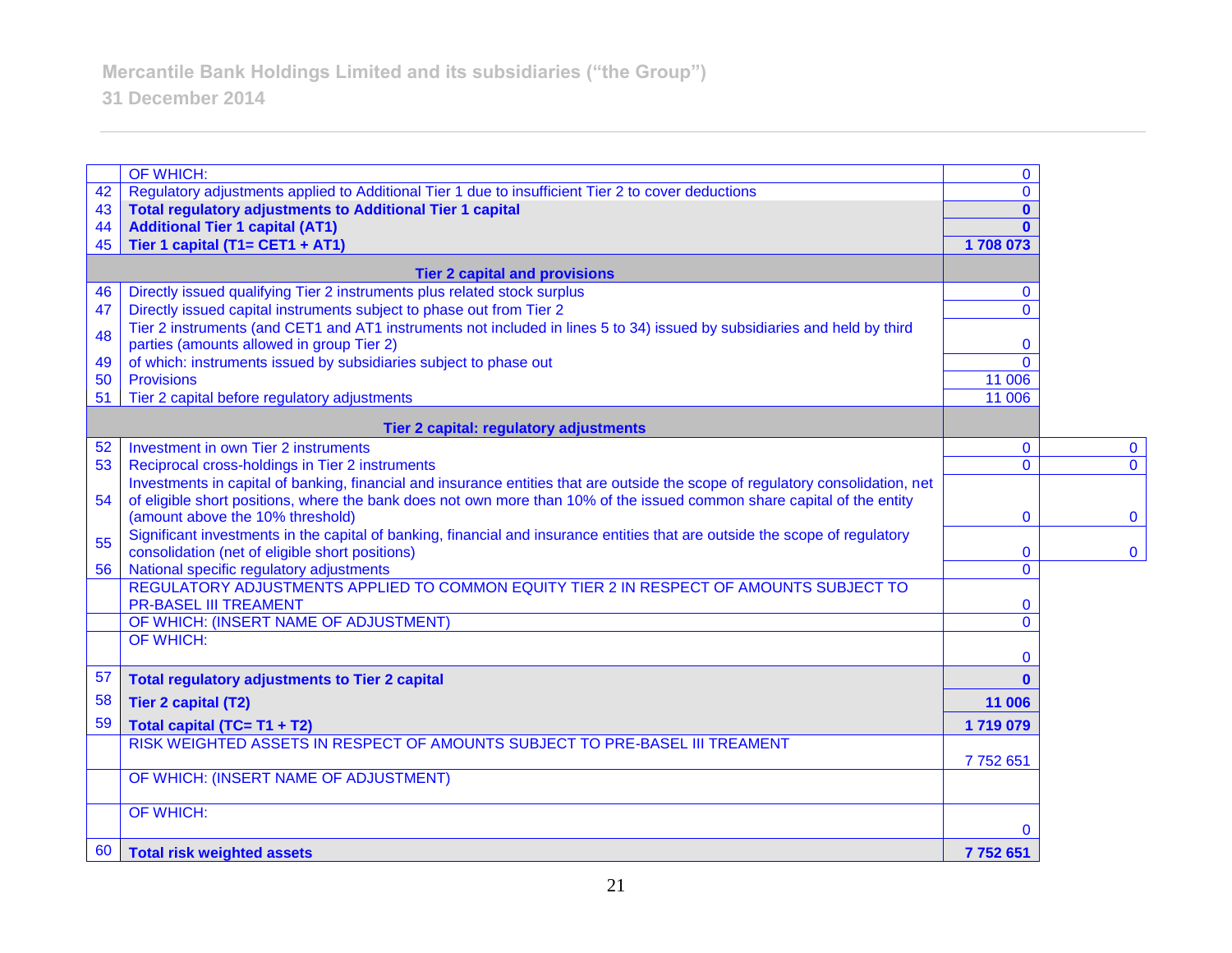|                                                    | <b>Capital ratios</b>                                                                                                         |                |
|----------------------------------------------------|-------------------------------------------------------------------------------------------------------------------------------|----------------|
| 61                                                 | Common Equity Tier 1 (as a percentage of risk weighted assets)                                                                | 22.03          |
| 62                                                 | Tier 1 (as a percentage of risk weighted assets)                                                                              | 22.03          |
| 63                                                 | Total capital (as a percentage of risk weighted assets)                                                                       | 22.17          |
| 64                                                 | Institution specific buffers requirements (minimum CET1 requirement plus capital conservation buffers plus countercyclical    |                |
|                                                    | buffer requirements plus G-SIB buffer requirement, expressed as a percentage of risk weighted assets)                         | 2.50           |
| 65                                                 | of which: capital conservation buffer requirement                                                                             | $\mathbf 0$    |
| 66                                                 | of which: bank specific countercyclical buffer requirement                                                                    | $\mathbf 0$    |
| 67                                                 | of which: G-SIB buffer requirement                                                                                            | $\mathbf{0}$   |
| 68                                                 | Common Equity Tier 1 available to meet buffers (as a percentage of risk weighted assets)                                      | 22.03          |
| <b>National Minima (if different from Basel 3)</b> |                                                                                                                               |                |
| 69                                                 | National Common Equity Tier 1 minimum ratio (if different from Basel 3 minimum)                                               | 5.50           |
|                                                    |                                                                                                                               |                |
| 70                                                 | National Tier 1 minimum ratio                                                                                                 | 7.00           |
| 71                                                 | National total capital minimum ratio                                                                                          | 10.00          |
|                                                    |                                                                                                                               |                |
|                                                    | Amounts below the threshold for deductions (before risk weighting)                                                            |                |
| 72                                                 | Non-significant investments in the capital of other financials                                                                | $\mathbf 0$    |
| 73                                                 | Significant investments in common stock of financials                                                                         | $\mathbf 0$    |
| 74                                                 | Mortgage servicing rights (net of related tax liability)                                                                      | $\mathbf{0}$   |
| 75                                                 | Deferred tax assets arising from temporary differences (net of related tax liability)                                         | $\mathbf 0$    |
|                                                    | Applicable caps on the inclusion of provisions in Tier 2                                                                      |                |
| 76                                                 | Provisions eligible for inclusion in Tier 2 in respect of exposures subject to standardised approach (prior to application of |                |
|                                                    | cap)                                                                                                                          | 11 006         |
| 77                                                 | Cap on inclusion of provisions in Tier 2 under standardised approach                                                          | $\mathbf{0}$   |
| 78                                                 | Provisions eligible for inclusion in Tier 2 in respect of exposures subject to internal ratings-based approach (prior to      |                |
|                                                    | application of cap)                                                                                                           | $\mathbf{0}$   |
| 79                                                 | Cap on inclusion of provisions in Tier 2 under internal ratings-based approach                                                | $\mathbf{0}$   |
|                                                    |                                                                                                                               |                |
|                                                    | Capital instruments subject to phase-out arrangement (only applicable between 1 Jan 2018 and 1 Jan 2022)                      |                |
| 80                                                 | Current cap on CET1 instruments subject to phase out arrangements                                                             | $\mathbf 0$    |
| 81                                                 | Amounts excluded from CET1 due to cap (excess over cap after redemptions and maturities)                                      | $\overline{0}$ |
| 82                                                 | Current cap on AT1 instruments subject to phase out arrangements                                                              | $\mathbf 0$    |
| 83                                                 | Amounts excluded from AT1 due to cap (excess over cap after redemptions and maturities)                                       | $\mathbf 0$    |
| 84                                                 | Current cap on T2 instruments subject to phase out arrangements                                                               | $\overline{0}$ |
| 85                                                 | Amounts excluded from T2 due to cap (excess over cap after redemptions and maturities)                                        | $\overline{0}$ |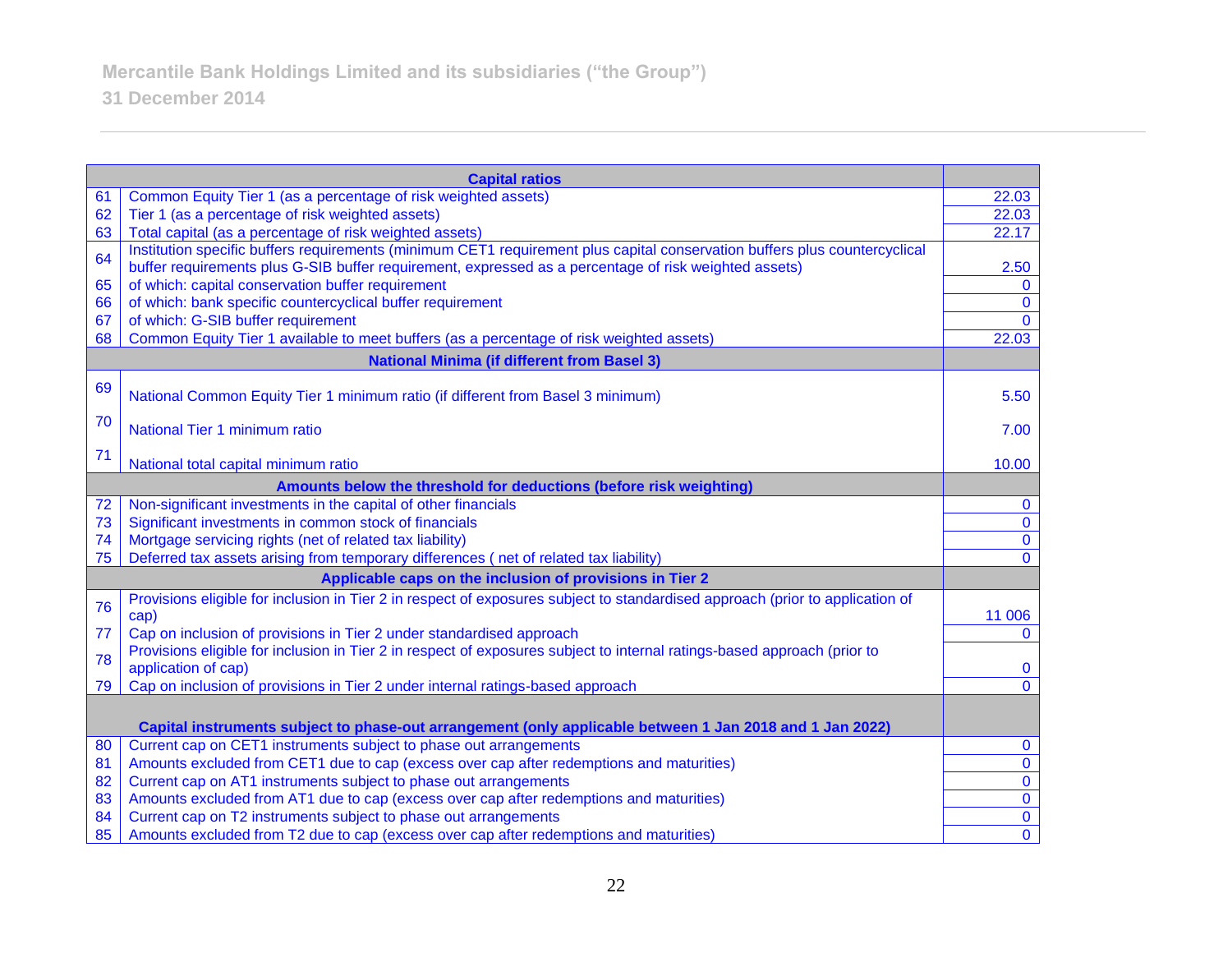#### **ANNEXURE B: MAIN FEATURES DISCLOSURE TEMPLATE**

**Mercantile Bank Group and Mercantile Bank Limited (solo)**

As at 31 December 2014

Set out below is the template that banks must use to ensure that the key features of all regulatory capital instruments are disclosed. Banks will be required to complete all of the shaded cells for each outstanding regulatory capital instrument (banks should insert "N/A" if the question is not applicable).

| Disclosure template for main features of regulatory capital instruments |                                                                                                |                                 |                                         |
|-------------------------------------------------------------------------|------------------------------------------------------------------------------------------------|---------------------------------|-----------------------------------------|
|                                                                         |                                                                                                |                                 |                                         |
| 1                                                                       | <b>Issuer</b>                                                                                  | <b>Mercantile Bank Limited</b>  | <b>Mercantile Bank Holdings Limited</b> |
| $\overline{2}$                                                          | Unique identifier (e.g. CUSIP, ISIN or Bloomberg identifier for private<br>placement)          | <b>Unlisted</b>                 | <b>Unlisted</b>                         |
| $\mathbf{3}$                                                            | Governing Law(s) of the instrument                                                             | <b>Banks Act, Companies Act</b> | <b>Banks Act, Companies Act</b>         |
|                                                                         | <b>Regulatory treatment</b>                                                                    |                                 |                                         |
| 4                                                                       | <b>Transitional Basel III rules</b>                                                            | <b>Common Equity Tier 1</b>     | <b>Common Equity Tier 1</b>             |
| 5                                                                       | <b>Post-transitional Basel III rules</b>                                                       | <b>Common Equity Tier 1</b>     | <b>Common Equity Tier 1</b>             |
| $6\phantom{1}6$                                                         | Eligible at solo/group/group & solo                                                            | Group and solo                  | Group                                   |
| $\overline{7}$                                                          | Instrument type (type to be specified by each jurisdiction)                                    | <b>Ordinary share capital</b>   | <b>Ordinary share capital</b>           |
| 8                                                                       | Amount recognised in regulatory capital (Currency in mil, as of most recent<br>reporting date) | R1 483 Million                  | R1 207 Million                          |
| 9                                                                       | Par value of instrument                                                                        | R <sub>2.00</sub>               | 1 cent                                  |
| 10                                                                      | <b>Accounting classification</b>                                                               | Shareholders' equity            | Shareholders' equity                    |
| 11                                                                      | Original date of issuance                                                                      | 28/03/2002                      | 13/06/1989                              |
| 12                                                                      | Perpetual or dated                                                                             | Perpetual                       | Perpetual                               |
| 13                                                                      | Original maturity date                                                                         | <b>No Maturity</b>              | <b>No Maturity</b>                      |
| 14                                                                      | Issuer call subject to prior supervisory approval                                              | <b>Yes</b>                      | <b>Yes</b>                              |